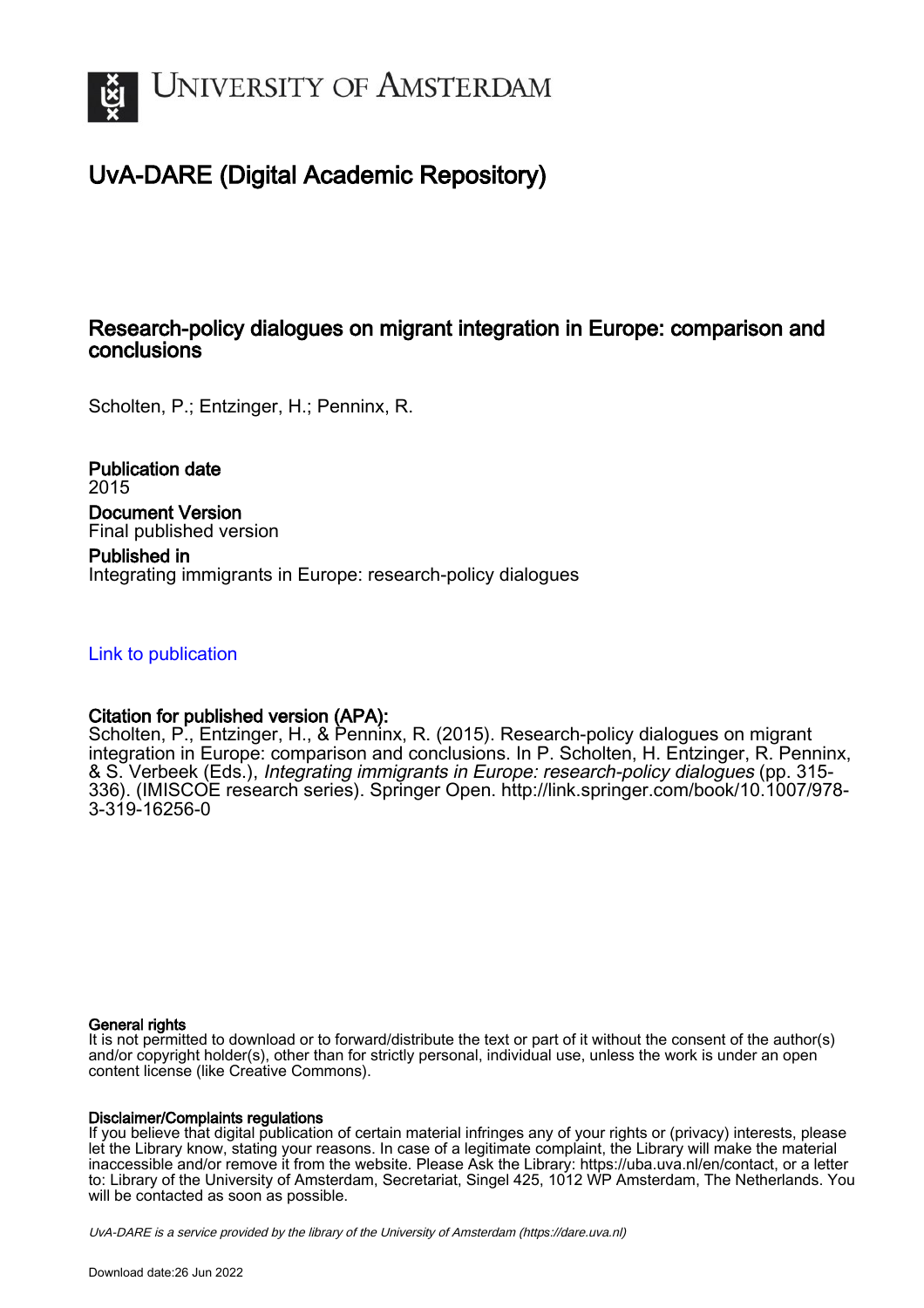## **Chapter 17 Research-Policy Dialogues on Migrant Integration in Europe: Comparison and Conclusions**

**Peter Scholten, Han Entzinger, and Rinus Penninx**

## **17.1 Introduction**

The aim of this book has been threefold: first, to describe the evolution of research-policy dialogues on migrant integration in Europe at different levels – the local, the national and the EU level; secondly, to find patterns of convergence and divergence in this development; and third, if we see such patterns, to explain why these appear. In our search for patterns and explanations, we come back to the conceptualisation discussed in the introductory chapter. There we formulated three basic empirical questions: (1) What forms of research-policy dialogues do we find empirically? (2) What type of knowledge is brought into these dialogues? (3) What use is made of that knowledge?

We are also interested in the interrelationship between our three major concepts: research-policy dialogue structures, knowledge utilisation and knowledge production. These influence one another, and this generates questions such as: how do specific dialogue structures affect knowledge utilisation, and vice versa? Do certain forms of knowledge utilisation lead to specific dialogue structures? What are the effects of dialogue structures on knowledge production, and do certain forms of knowledge production lead to specific dialogue structures? And to what extent are

P. Scholten  $(\boxtimes)$ 

Department of Public Administration, Erasmus University Rotterdam, P.O. Box 1738, 3000 DR Rotterdam, Netherlands e-mail: [p.w.a.scholten@fsw.eur.nl](mailto:p.w.a.scholten@fsw.eur.nl)

H. Entzinger

#### R. Penninx Institute for Migration and Ethnic Studies, University of Amsterdam, Nieuwe Achtergracht 166, 1018 WV Amsterdam, Netherlands

Department of Sociology, Erasmus University Rotterdam, P.O. Box 1738, 3000 DR Rotterdam, Netherlands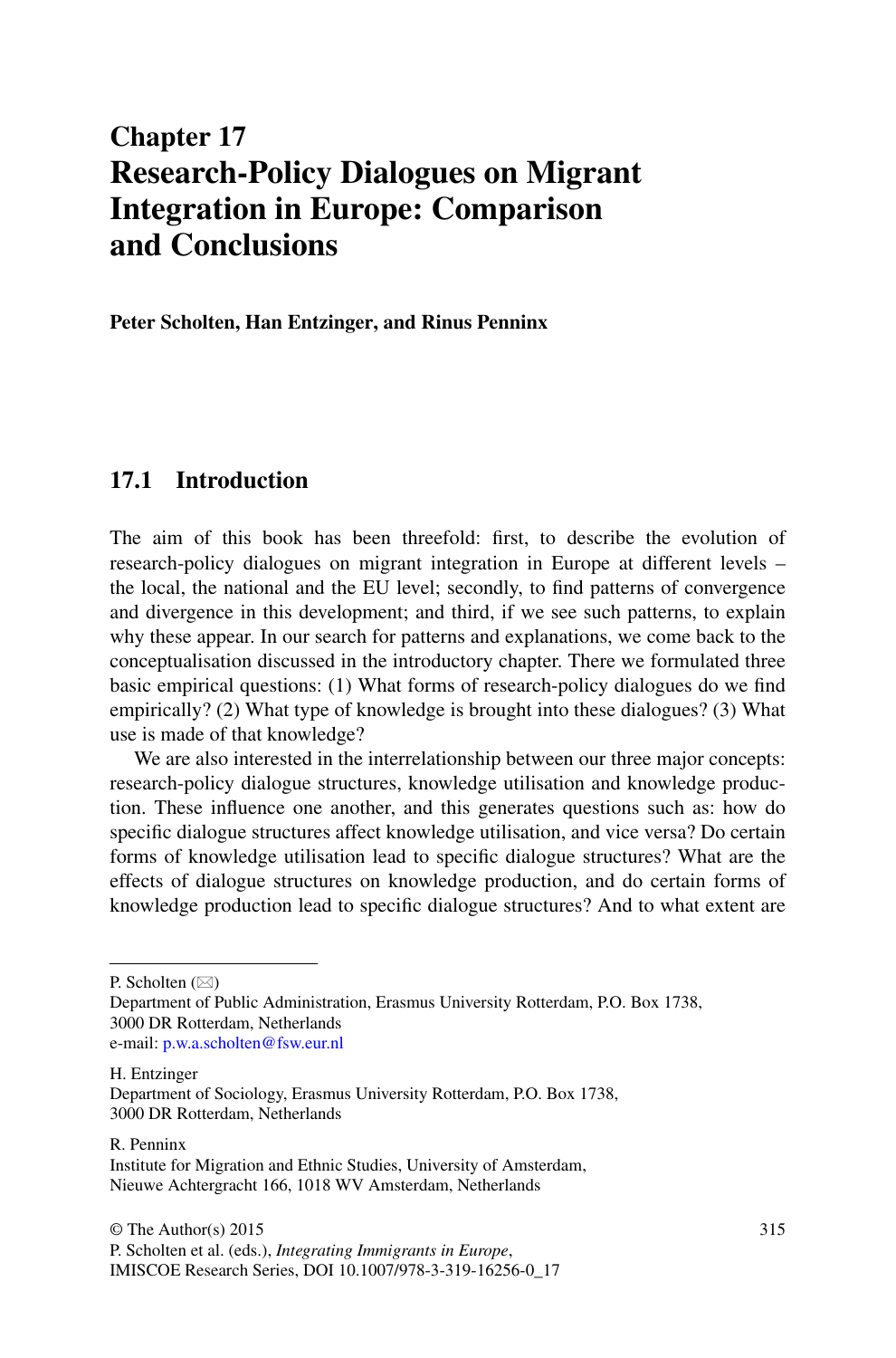these modes of utilisation and production of knowledge a result of, and embedded in, national traditions of research-policy relations – or, more broadly, in dialogues between science and society?

One specific question was added to each of the foregoing ones: has the politicisation of migrant integration, which seems to have occurred in many parts of Europe over the last decade or so, had an impact on dialogue structures, knowledge utilisation and knowledge production and their interrelationships? And, if so, what has been the nature of that impact?

## **17.2 Forms of Dialogue Structures, of Knowledge Use and Knowledge Production**

#### *17.2.1 Forms of Research-Policy Dialogue Structures*

The 15 preceding chapters brought together empirical studies of research-policy dialogues from a variety of contexts. In Part I of this book several specific forms of dialogue and their functions have been analysed, such as the use of statistics by policymakers, the role of knowledge production inside government institutions, the impact of national integration models on research and policymaking, and the role of expert committees in shaping integration policy. Most of these phenomena have been studied on a comparative basis, which has revealed similarities, but also differences between European countries in their ways of handling the interrelationships between knowledge production and knowledge utilisation, between research and policymaking. As the role of the European Union in this field of policymaking has become more prominent recently, three chapters in Part I were dedicated to researchpolicy dialogues at the European level, including one dealing specifically with local policymaking and the role the EU has been playing here.

Part II of the book includes analyses of research-policy dialogues in a number of 'old' immigration countries (Austria, Denmark, Germany, the Netherlands and the United Kingdom), as well as Italy as a relatively 'new' immigration country, and Poland as a country that has only just begun to experience immigration, after having witnessed much more sizeable emigration and transmigration. This part of the book also includes an analysis of the increasingly relevant research-policy dialogues at the EU level.

All chapters indicate that the emergence, development and effects of researchpolicy dialogues are very diverse. Long-standing forms of dialogue structures, both at the national and the local level, have often changed significantly over the last decade, but in different ways and at different paces. New dialogues have emerged, particularly, but not exclusively at the EU level. All of this has added undeniably to the diversity of the interrelationships between knowledge production and knowledge utilisation, of research-policy structures, and, even more broadly, of science-society dialogues. It has also become clear that integration policies increasingly are a multilevel issue of governance. Not only the role of the EU has become more prominent,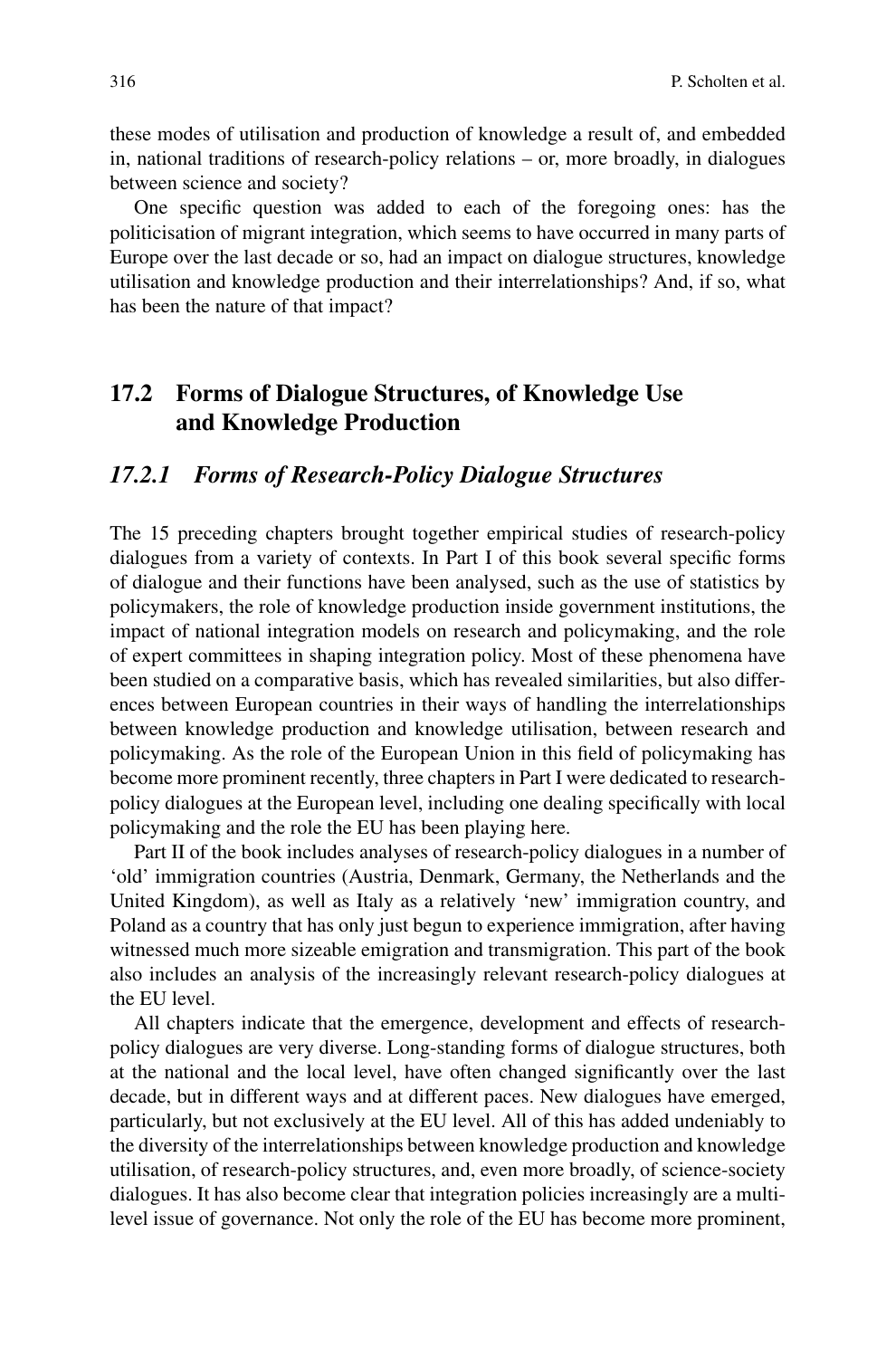but also that of local government. This again has contributed to more diversity in research-policy dialogues and to the development of new coalitions, for example between the European Commission, cities and NGOs.

#### *17.2.2 Knowledge Utilisation*

The empirical cases brought together in this book all draw on Boswell's distinction between instrumental and symbolic modes of knowledge utilisation (Boswell [2009;](#page-21-0) see also Chap. [2](http://dx.doi.org/10.1007/978-3-319-16256-0_2) in this book). Instrumental knowledge utilisation refers to the use of knowledge directly in order to rationally adjust policy outputs, as is assumed in the term 'evidence-based policymaking'. This function of knowledge is found regularly in different phases of the policy cycle: either at the stage of conceptualising and framing new policies, or, more often, in developing concrete instruments for existing policies and in monitoring and evaluating policy action. In recent years, this instrumental and evaluative use of research has become clearly visible at the EU level. This may be to compensate for the fact that the European Commission has only limited competences in this policy area, so that its credibility depends on its ability to mobilise relevant knowledge and instruments. The same phenomenon may be observed at the local level, where a systematic exchange of experience and good practice in using policy instruments has become a major element of knowledge utilisation.

Nevertheless, the other mode distinguished by Boswell, symbolic knowledge utilisation, appears to have gained in importance. This refers to more indirect ways of using knowledge, either in substantiating already-decided policy choices or in legitimising policy actors. The chapters on countries that do have a longer policy tradition in the field of migrant integration confirm such symbolic use of knowledge. This becomes evident, for example, in the selective use of research-policy dialogue structures and their products by policy actors, as a good number of governmentinitiated expert commissions have experienced (see also Boswell and Hunter [2014\)](#page-21-1). Such specific use of knowledge can be facilitated by specific structures that produce knowledge, for example within ministries that set up their own in-house research departments. Local authorities may do the same.

Some of the contributions to this book suggest that we should go beyond Boswell's conceptualisation, for two reasons. First, Boswell's distinction between instrumental and symbolic use of knowledge suggests that these two exclude each other. In reality, however, the same input of knowledge may have an instrumental and a symbolic function at the same time, or such input may have a symbolic function initially, and later become instrumental as well. This has been observed in the analysis of several consultative expert commissions in the UK, Germany and the Netherlands.

Secondly, Boswell's dichotomy seems to exclude a situation where no use at all is being made of knowledge, even if it is produced at the request of policymakers and funded by them. In her chapter on Austria Borkert observes the phenomenon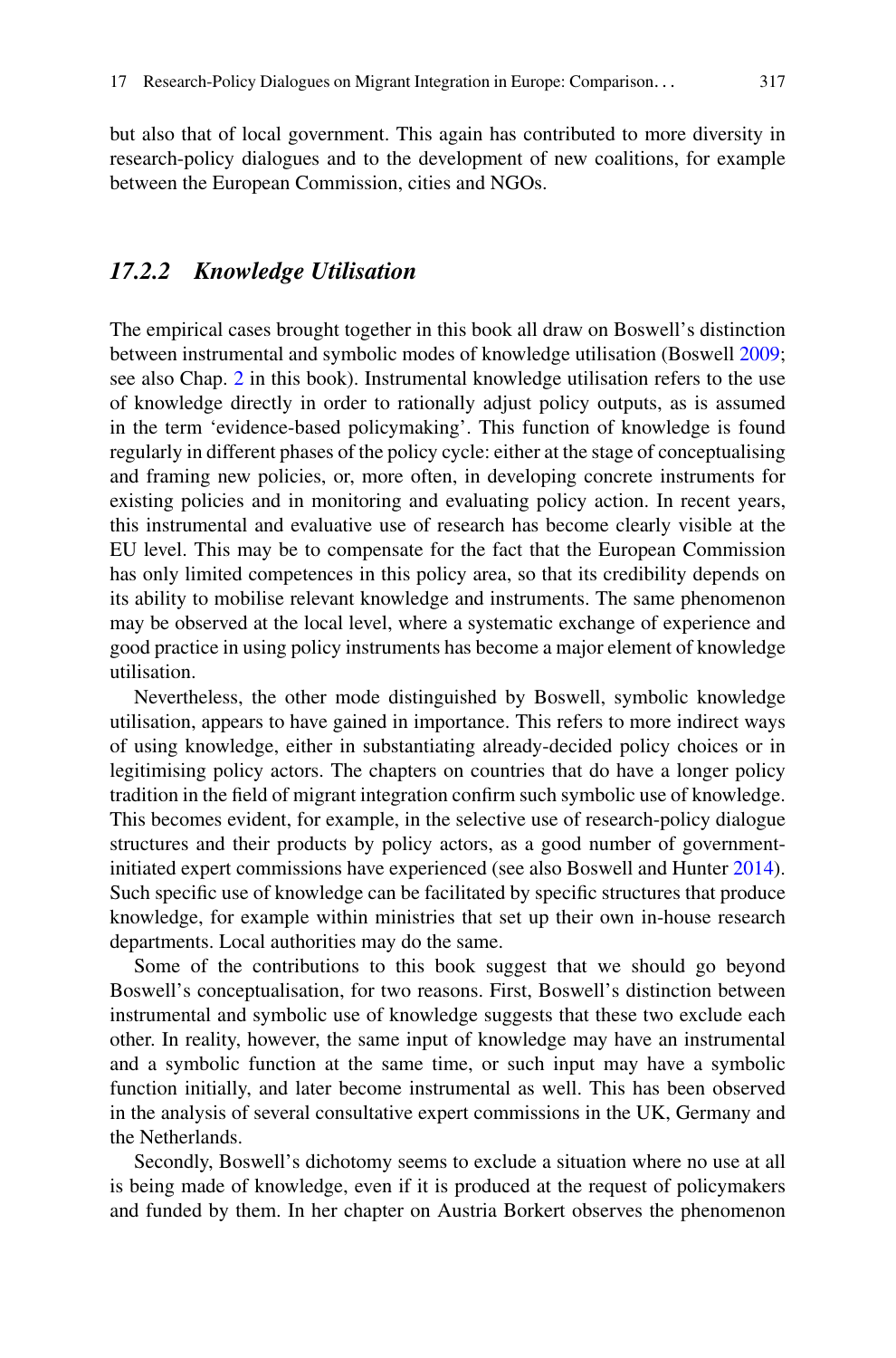of 'knowledge shelving', whereby knowledge is stored for possible later use. This phenomenon can also be found at the European level. The European Commission has invested significantly in research on migration and integration (through the Framework Programmes of DG Research, but also through the European Refugee Fund, the European Integration Fund and the European Social Fund), but with little direct use. Much of what is produced does not filter through into EU policy, partly due to the European Commission's lack of competencies in this field.

#### *17.2.3 Knowledge Production*

The third concrete empirical question in this book relates to changes in knowledge production and developments within the field of migration research itself. From all historical observations in this book it is clear that, initially, research was strongly embedded in national contexts. Consequently, the central issues and concepts are framed rather differently from one country to another, as a comparison of different chapters illustrates. In the UK, for example, the 'Race Relations' and, later, the 'Community Cohesion' frames have dominated the research field. In Germany this was the case for the 'Guest Worker' frame, in the Netherlands for the 'Ethnic Minorities' frame, while the 'Republican' frame was dominant in French research. In exceptional cases, when policies were first being developed, researchers, policymakers and the general public shared such a framing, at least for a certain period. Under such conditions a 'co-production of models' could develop: the same model was then used as an analytical tool by scientists and as a conceptual tool in policymaking (see also Entzinger and Scholten [2014\)](#page-22-0). In most cases, however, the framing by researchers within one country was more diverse, also reflecting different scientific and methodological traditions. If there was a dominant concept at all in research it did not necessarily correspond with the way policymakers had framed the issue. As a general rule we may say that the closer the contacts between researchers and policymakers the more likely they are to use shared frames of analysis. Under such circumstances research activities often tend to be directly funded by the government or other stakeholders, and less so by universities or research councils.

Comparing our case studies, a general picture of the development of researchpolicy dialogues over time emerges. Roughly until the turn of the millennium, migration and integration research was strongly embedded within national contexts, not only in terms of the framing of questions, but also in the selection of questions to be researched, and in terms of funding. In the 1990s, research institutes dealing specifically with migration and integration began to emerge in many West European countries, mainly (but not exclusively) within universities. Initially, most of these institutes were primarily oriented towards the national context. How relations between research and policies developed in such national contexts differed significantly. Usually, however, politics and policy were the partners that defined and developed the relationship, if there was any, and not academia.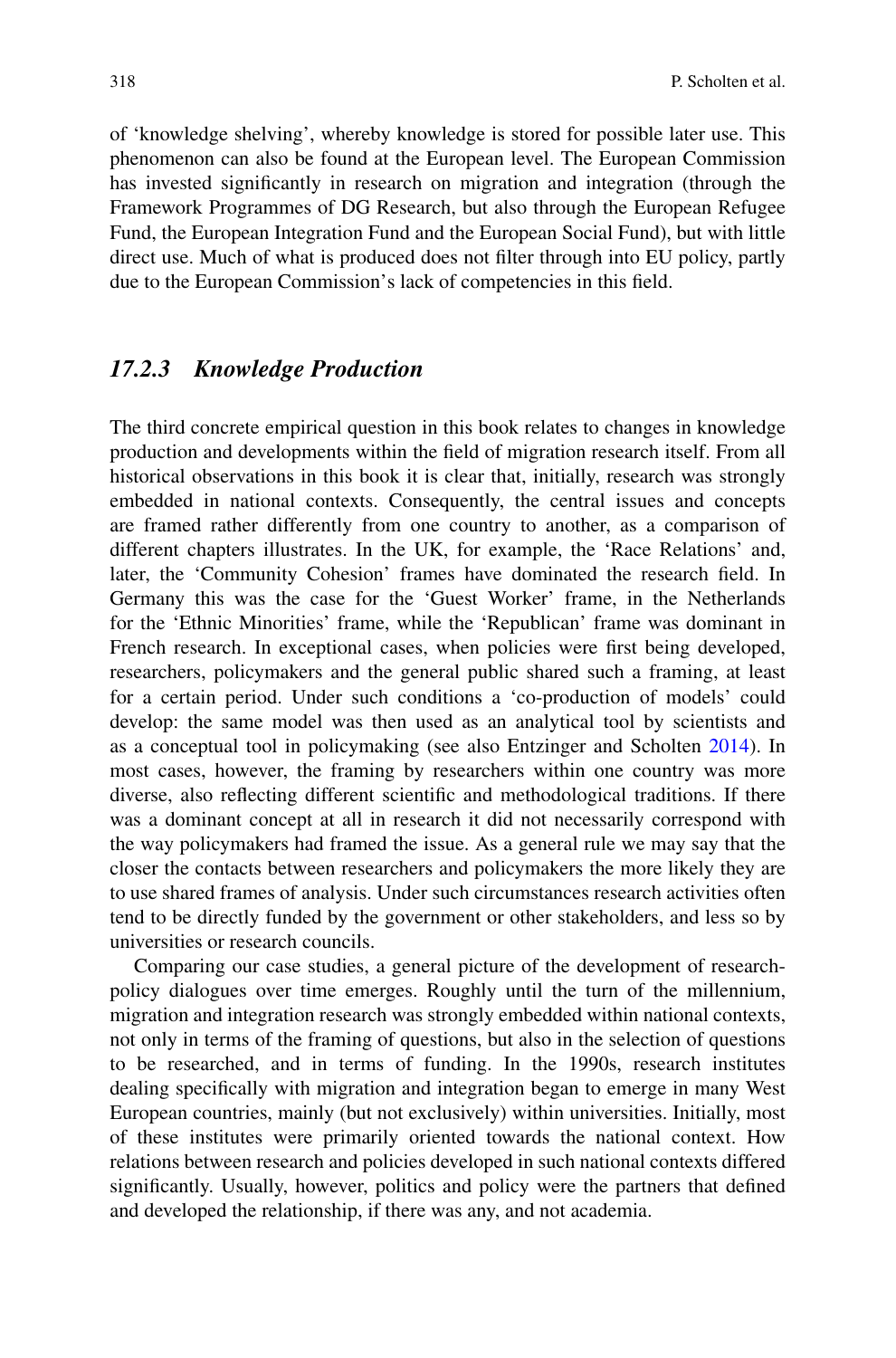Later this picture began to change. The most important development has been the entrance of the European Union, and specifically the European Commission, as a policymaker and a funder of research. The European Commission has commissioned an increasing number of studies since international migration was declared a topic of communitarian policymaking in the Amsterdam Treaty of 1997. The field of integration followed in 2003 after the Commission's Communication on Immigration, Integration and Employment had been politically accepted (see Chaps. [3](http://dx.doi.org/10.1007/978-3-319-16256-0_3) and [7](http://dx.doi.org/10.1007/978-3-319-16256-0_7) for a more complete overview of EU involvement in this research area).

Partly anticipating this development at the EU-level and partly in its wake, the research world started to organise itself across national borders (but clearly within the EU, or rather the European Economic Area). The IMISCOE Network of Excellence (2004–2010), funded by the European Commission, and its independent successor the IMISCOE Research Network, are the most prominent examples of this. IMISCOE's programme is predicated on systematic cross-national comparative research, beyond 'methodological nationalism' (see Penninx et al. [2006\)](#page-22-1). Some observers, however, wonder if the heavy reliance on EU-funding does not introduce a new dependency of researchers on the definition of migrant integration as a European problem (see Geddes and Scholten [2014\)](#page-22-2).

#### **17.3 The Effects of Politicisation**

In the introductory chapter we formulated a number of hypotheses about the effects of politicisation on (the development of) dialogue structures, knowledge utilization and knowledge production. These assumptions speak to a broader literature on the role of science in contemporary late-modern society. Various scholars have argued that society is moving beyond the traditional model of 'science speaking truth to power', based on a powerful belief in the rational use of scientific knowledge (Wildavsky [1979\)](#page-22-3). After the 'scientification of politics' that characterised this rational approach to policymaking, the late-modern or risk society is experiencing a simultaneous 'politicisation of science' in which science's credibility is put on the line and scientific disagreements increasingly surface (Beck [1992;](#page-21-2) Gieryn [1999;](#page-22-4) Weingart [1999\)](#page-22-5).

We have taken migrant integration as a case study for testing such presumed transformations. Migrant integration is increasingly perceived as a social risk and has become strongly politicised in many European countries. Throughout Europe, immigration and migrant incorporation have risen on national political agendas. Multicultural policies – whatever these may entail – have been discarded as a failure in many places, even in places where they have never existed at all. This (perceived) failure of rational efforts to establish a multicultural society and the political saliency of migrant integration have made this issue one of the most challenging social risks in the eyes of many Europeans (Scholten and Verbeek [2014\)](#page-22-6).

Our first hypothesis, based on a review of the literature on migrant integration research and policymaking, was that the politicisation of migrant integration would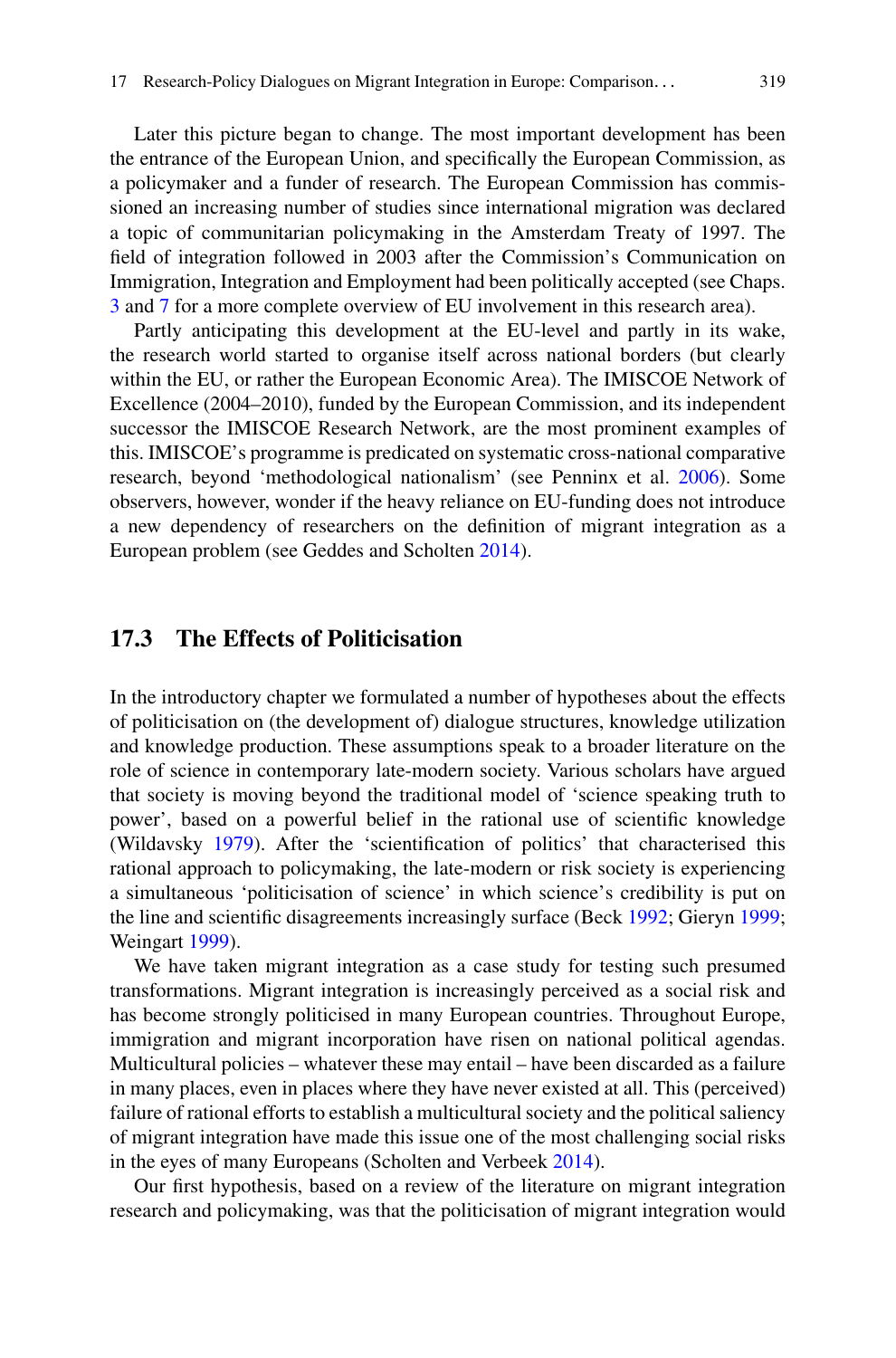contribute to a de-institutionalisation of existing research-policy dialogues. This speaks to a broader debate in the migration literature on the strongly policy-oriented nature of research, especially in the early years of the development of this field. Favell [\(2003\)](#page-22-7), for example, pointed to a policy-oriented habitus of research and the consequences thereof. He argued that such an orientation would favour certain types of research and ignore others. Scholten [\(2011\)](#page-22-8) showed that, especially in the Netherlands, a strongly institutionalised relationship between researchers and policymakers persisted for a long period: researchers were often directly involved in policymaking, but as a consequence they were also dependent on the policy context. In the science studies literature, this type of relationship has been described as the technocratic mode of research-policy dialogues (Weiss [1977;](#page-22-9) Hoppe [2005\)](#page-22-10), with direct relations between researchers and policymakers and often also a central role for these researchers in policymaking. Elaborating this line of thinking, more recent work has argued that the politicisation of the debate on migrant integration in many countries has challenged this technocratic model and re-established a firm political primacy (see, for instance, Scholten and Verbeek [2014\)](#page-22-6). In various countries this renewed political primacy has been associated with controversy over the involvement of researchers in this area, as in France where ethnic statistics are contested, or in the Netherlands where a public debate has taken place on the credibility of migration scholars. So, our first hypothesis assumes that politicisation leads to a de-institutionalisation of research-policy relations, which will become less direct, more open to diverse participants and more ad-hoc. By contrast, institutional relations will persist in places with a relatively low level of politicisation.

Our second hypothesis focuses on knowledge utilisation. Whilst instrumental knowledge utilisation involves the direct use of knowledge in policy formulation and political decision-making – as in 'evidence-based policymaking' – symbolic knowledge utilisation refers to more indirect functions of knowledge for policymakers, either to substantiate already-decided policy choices or to legitimise policy actors. Following Boswell's analysis of knowledge utilisation in the UK, Germany and the EU [\(2009\)](#page-21-0), we expect that politicisation generates more symbolic forms of knowledge utilisation.

The third and final hypothesis refers to the effect of research-policy dialogues on developments within the field of migration research itself. In the science studies literature this has been conceptualised as the 'co-evolution' or 'coproduction' of scientific knowledge (Ezrahi [1990;](#page-22-11) Jasanoff [2013\)](#page-22-12). For migration studies in particular, a rich literature has evolved in this context, both supporting (Brubaker [1992;](#page-21-3) Koopmans and Statham [2000\)](#page-22-13) and criticising (Vasta and Vuddamalay [2006;](#page-22-14) Bertossi [2011;](#page-21-4) Favell [2003;](#page-22-7) Thränhardt and Bommes [2010\)](#page-22-15) national models of integration. This has largely been an empirical debate on whether integration policies are framed in distinct national settings, or whether scientists should take a more dynamic, multilayered, but also more contested approach to how integration is framed. As Chaps. [4](http://dx.doi.org/10.1007/978-3-319-16256-0_4) and [5](http://dx.doi.org/10.1007/978-3-319-16256-0_5) in this volume indicate (see also Favell [2003;](#page-22-7) Bertossi [2011\)](#page-21-4), this debate also speaks to how relationships between researchers and policymakers affect processes of knowledge production. This has structural implications since such a relationship may have an impact, for example, on the financing of specific research centres, but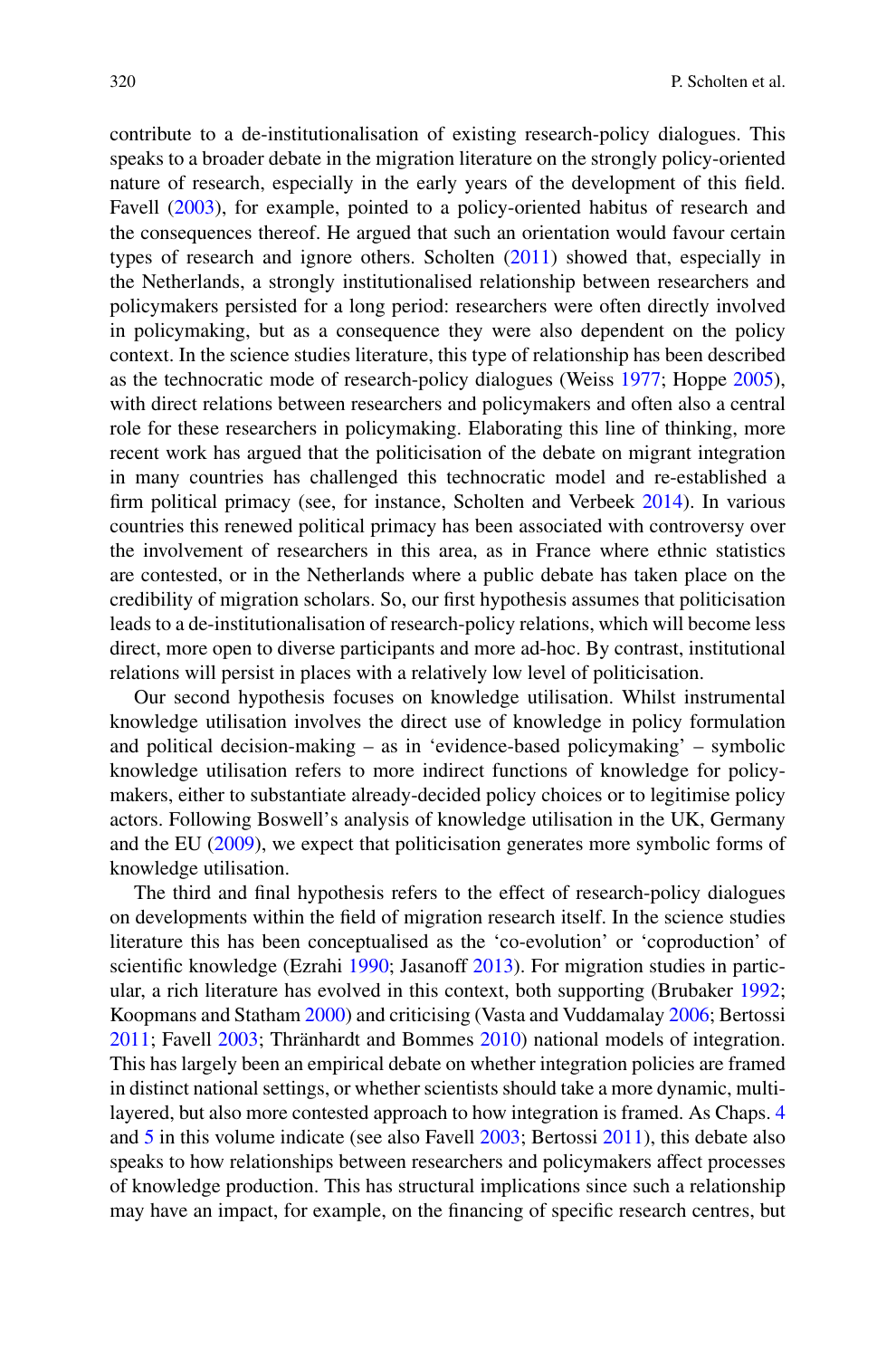it also has cultural effects because privileging specific frames of migrant integration affects the way the general public perceives this process (see also Entzinger and Scholten [2013\)](#page-22-16). Such symbioses between integration research and policymaking in Europe have often been criticised for favouring specific knowledge producers and knowledge claims while ignoring others, thus reproducing specific national models of integration (Thränhardt and Bommes [2010;](#page-22-15) Duyvendak and Scholten [2011\)](#page-22-17). Turning this argument around, in this book we expect the opposite to happen when migration and integration become politicised. Developments such as the de-institutionalisation of research-policy dialogues and the internationalisation of academia challenge the container view of 'national models of integration', and can be expected to contribute to academic fragmentation (see also Favell [2003;](#page-22-7) Thränhardt and Bommes [2010\)](#page-22-15).

In the following sections we assess the evidence for each of the three hypotheses on the basis of what has been brought forward in this book. We do so firstly by comparing the historical development of knowledge production, knowledge utilisation and research-policy dialogues around migrant integration, in different countries and at different levels. After that we look in more depth at how researchpolicy dialogues have evolved around three core themes in the integration debate: naturalisation, education and religion, basing our comparisons and conclusions on the much more detailed information collected in the rest of this volume. To assist the reader who is interested in more detail, we make direct reference to the relevant chapters in Part I of this book. Conversely, in order to keep the text readable, we make no references to the individual country chapters in Part II. All information, however, on specific countries as well as on the EU can be traced back to the corresponding case studies in that part of the book.

#### *17.3.1 Changing Structures of Research-Policy Dialogues?*

Concerning the first hypothesis on the relationship between politicisation of migrant integration and de-institutionalisation of research-policy dialogue structures, we find mixed evidence when comparing the findings from the various cases. Generally speaking, we have found evidence of changes in the institutional set-up of researchpolicy dialogues, rather than a clear de-institutionalisation of dialogue structures. In short, politicisation changes rather than impedes research-policy dialogues. Interestingly, in some cases we found evidence that institutionalisation followed *after* a period of politicisation, as in Germany and Austria. It seems as if in these cases politicisation first created a sense of urgency, which later, when the political climate had calmed down again, was translated into an institutionalisation of research-policy dialogues.

Only in the Netherlands, Italy and Denmark did we find modest direct evidence in favour of the original de-institutionalisation hypothesis. In the Netherlands the strongly institutionalised technocratic research-policy nexus that had been built around the Ethnic Minorities policy in the 1980s was indeed dismantled in the 1990s and 2000s, in a context of increasing politicisation. However, this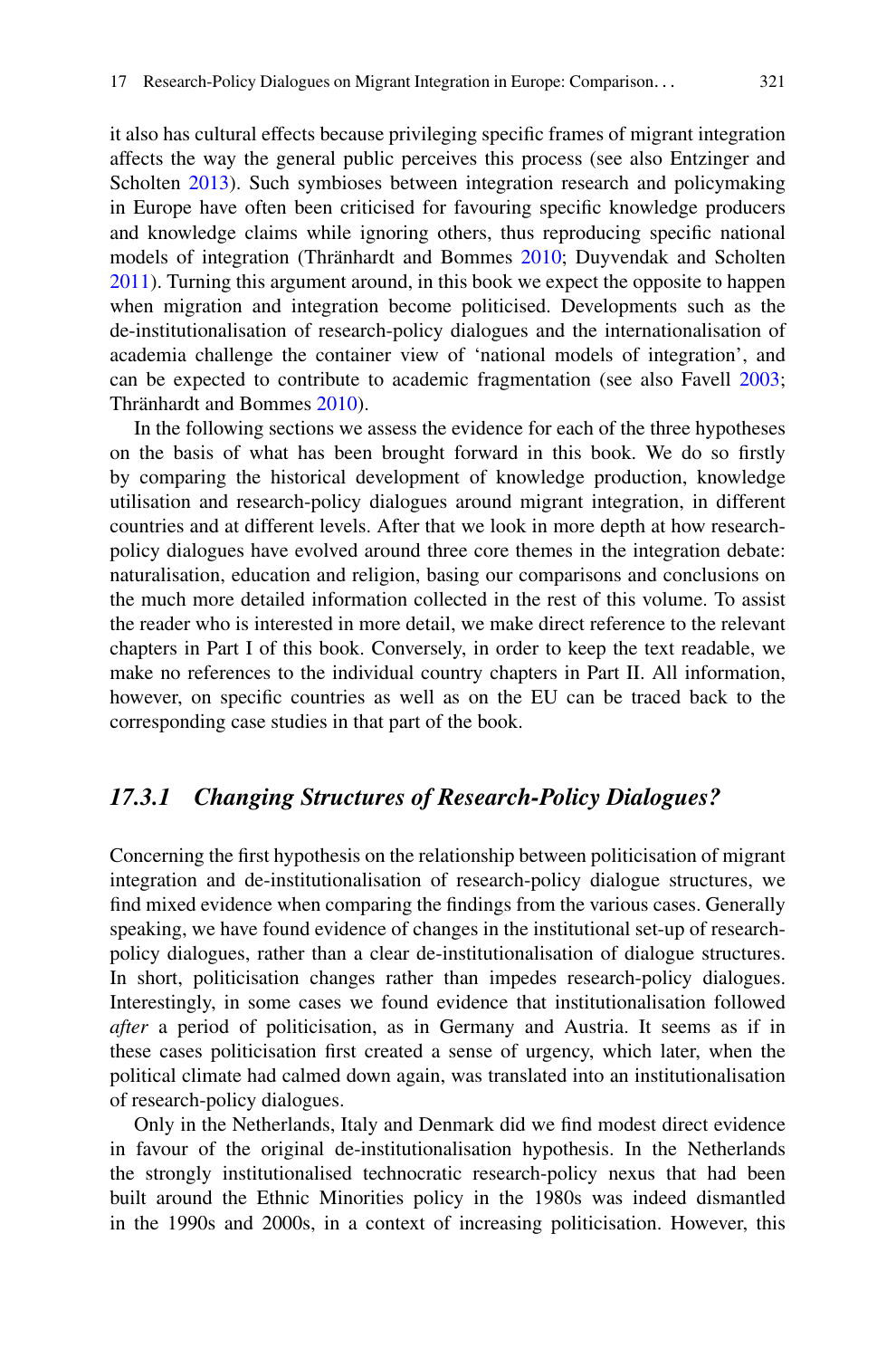de-institutionalisation was also spurred by developments within the research community. Furthermore, it led to a re-institutionalisation of a different type of nexus, of a more bureaucratic nature, that focused not so much on conceptual research but rather on data-driven studies, carried out by the Social and Cultural Planning Office (SCP) and Netherlands Statistics (CBS), two government agencies. In Italy attempts were made to institutionalise research-policy dialogues in the 1990s, particularly by setting up a Commission on the Integration of Migrants. However, given the politicisation of migration at that time, that commission did not have a great impact and it was dismantled. In Denmark researchers were directly involved in the genesis of policies in the 1980s and 1990s, but less so thereafter. However, as in the Dutch case, a certain re-institutionalisation of research-policy dialogues also took place in Denmark, though different in character.

Importantly, we found that in various cases, including Germany as the most prominent example, the politicisation of migrant integration may have spurred the establishment of research-policy dialogues rather than having impeded them. In contrast to other cases studied here, such as the Dutch case, the development of migration research in Germany followed a more autonomous path with very little dialogue between researchers and policymakers, especially at an institutional level. The politicisation of migrant integration at the end of the 1990s and in the early 2000s provided various opportunities for researchers to become more actively engaged in policymaking and in political debate. This led to the establishment of various 'boundary structures' (Entzinger and Scholten [2013\)](#page-22-16), such as the Council for Migration and the Expert Council for Migration and Integration. The Austrian case, reflecting to some extent the German experience, even reveals evidence of efforts to institutionalise research-policy relations in the aftermath of politicisation. In Austria, at the end of the 2000s, the grand coalition between the People's Party (ÖVP) and the Social Democrats (ÖVP) involved researchers and research-based commissions as well as NGOs and other stakeholders in formulating a National Action Plan for Integration (NAPI). At the same time, more informal dialogue structures emerged in Austria, outside institutional channels.

The more bureaucratic dialogue structure that emerged in the Netherlands in the late 1990s, with a preference for statistics-driven research oriented towards specific government policy priorities, also emerged in other countries. In Germany, the Federal Institute for Migration and Refugees (BAMF) performs a role in policymaking that is very similar to that of the Dutch SCP. As Boswell [\(2009\)](#page-21-0) shows, the BAMF plays a key role by producing data that help to legitimise national policies, promote policy learning (both nationally and internationally) and monitor and identify areas for policy intervention at the national, regional and local levels. A similar process can be identified in Denmark: Bak Jørgensen [\(2011\)](#page-21-5) describes the development of in-house research facilities at the Ministry of Refugees, Immigration and Integration Affairs, bringing together knowledge and information that is important for policy coordination.

One case that clearly seems to defy the hypothesis on politicisation and deinstitutionalisation of research-policy dialogues is the EU case, which is distinctive in two ways. The first aspect concerns timing: the EU entered this policy area rather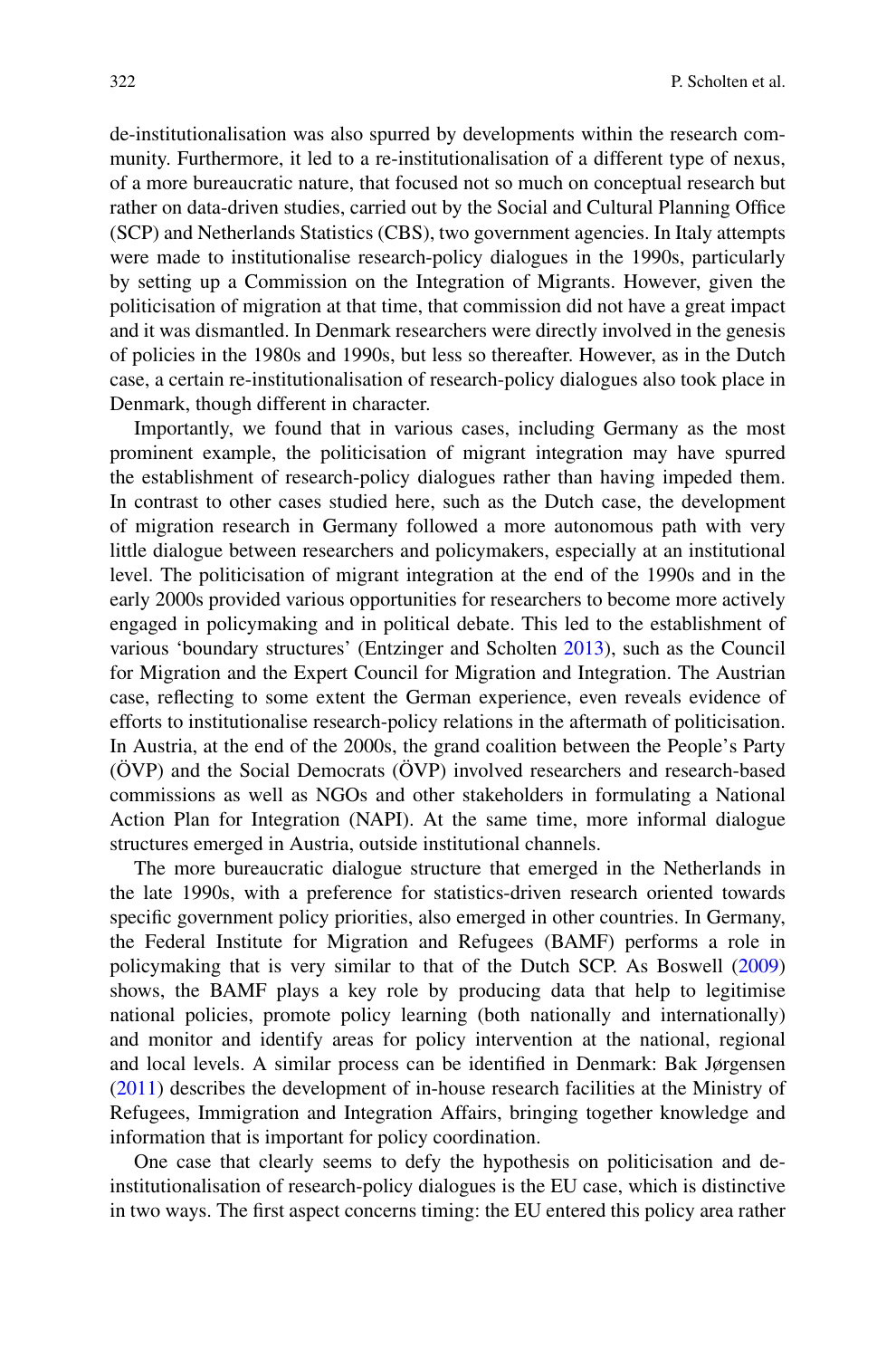late, at a moment when politicisation of the issue was thriving in much of Europe. In this respect it resembles the Polish case, where the emergence of a policy could not lead to any form of de-institutionalisation for the simple reason that no relevant institutions had been set up yet. The Polish case differs from the EU, however, because thus far the issue has never been politicised.

A second reason why the EU case differs from all others is that the EU's position in the multi-level governance system is completely different from that of national governments. In the absence of direct competencies in the field of migrant integration, mobilising research has proved to be one of the few strategies the EU possesses to influence policies in this domain. Geddes and Achtnich (Chap. [16\)](http://dx.doi.org/10.1007/978-3-319-16256-0_16) as well as Pratt (Chap. [7](http://dx.doi.org/10.1007/978-3-319-16256-0_7) of this volume; see also Geddes and Scholten 2013) show how a selective mobilisation of research has provided a tool for the soft-governance of migrant integration in a European setting. In particular this has led to a number of comparative studies of migrant integration policies aiming to facilitate horizontal policy learning between European countries. It has also led to more systematic efforts to measure integration policies so as to monitor compliance with EU policy frameworks (for example the Migrant Integration Policy Index, MIPEX). This latter strategy to promote horizontal learning by comparing policies and instruments has recently emerged at the local level as well, leading to some very specific researchpolicy dialogues in networks of European cities, such as Cities for Local Integration Policies, Integrating Cities and Intercultural Cities (see Chap. [6\)](http://dx.doi.org/10.1007/978-3-319-16256-0_6).

What stands out in the national cases in terms of dialogue structures is the central role of ad-hoc and often government-sponsored commissions at critical junctures in the policy process (see also Boswell and Hunter [2014\)](#page-21-1). In Germany, Italy, the UK, and the Netherlands such commissions were put in place in the aftermath of focusing events in order to create a temporary platform for researchpolicy dialogues. Such commissions, however, often are highly selective in opening up to researchers and in their knowledge claims. This suggests that creating adhoc commissions should be seen as a political reflex in the face of immediate and intractable policy controversies rather than as an effort to engage in critical reflection based on research. Furthermore, though their public profile was often high, the policy impact of the work of these commissions was not always very direct. In fact, commissions in the UK (for example the Community Cohesion Review Team, led by Ted Cantle), the Netherlands (the Temporary Parliamentary Investigative Commission on Integration Policy, led by Stef Blok), and to a lesser degree also Germany (the Commission on Immigration, led by Rita Süssmuth) show how easily the knowledge claims selected by these commissions can lead to public controversy and to contestation of the commissions' authority.

Furthermore, several of the cases suggest that the media play an increasingly important role in opening up dialogue structures to a broader set of actors and to the public. Dialogue structures in the rational policy model were mostly restricted to a relatively small network of scholars and policymakers. The traditional route was to communicate with policymakers directly, for instance in private without media coverage, in commissions, boundary organisations, or at conferences, informal dinners, and so on. Another route we have observed, especially in the Dutch,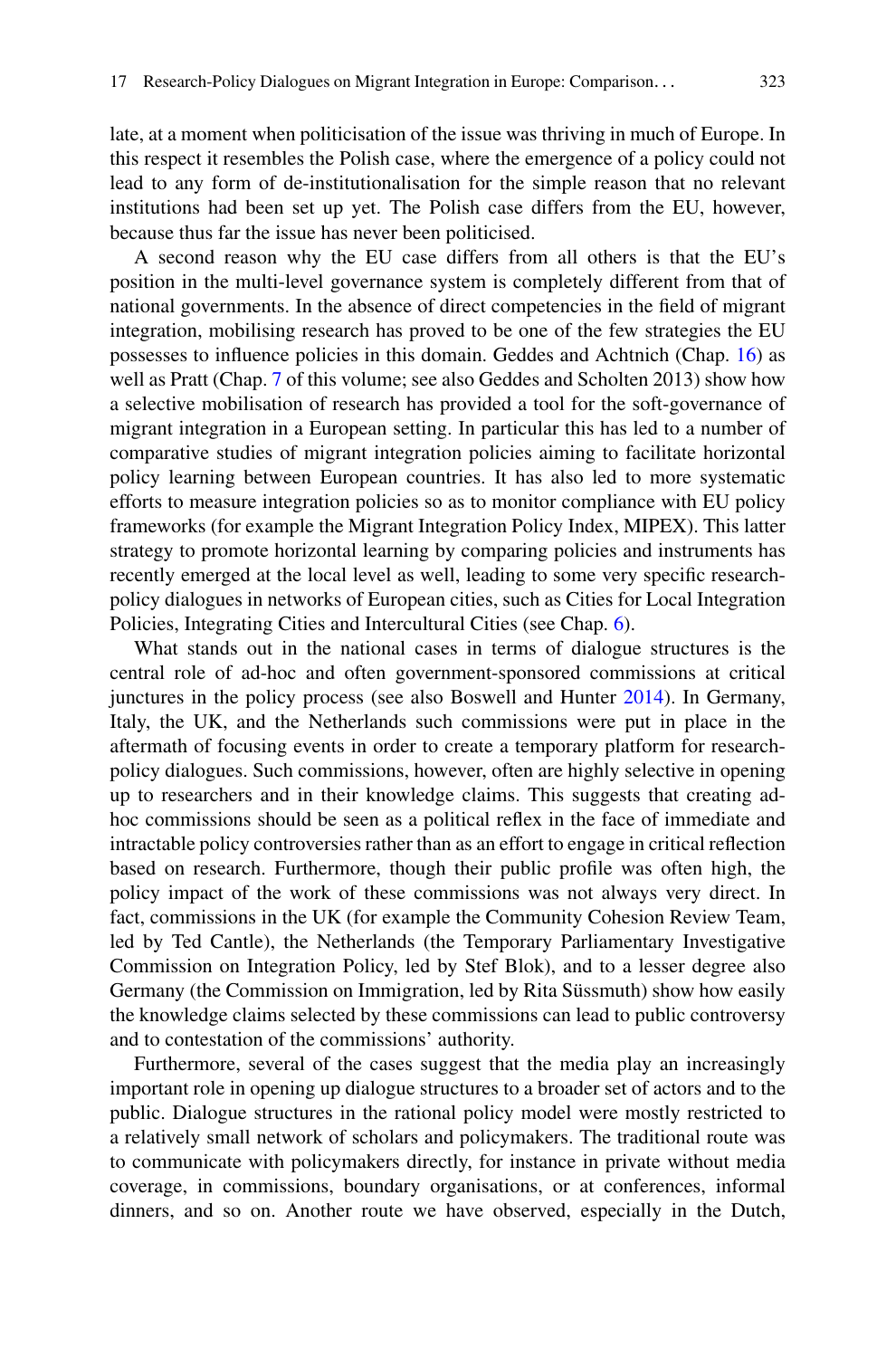German, and British cases, involves communicating with policymakers indirectly, via the media. In the DIAMINT project we found numerous examples of public intellectuals who seek media attention in order to influence policymakers in this domain.

Finally, what can be observed in many countries, as well as at the EU level, is the growth of dialogue structures for purposes of policy monitoring. The German BAMF and the Dutch SCP can be considered as the most institutionalised versions of this type of dialogue structure. This also applies to MIPEX, though it monitors policy compliance rather than policy performance. A key rationale for dialogue structures of this type, which we will discuss further in the next section, is that they help identify areas for policy action and provide coordinating ministries with tools to mobilise policy intervention by other ministries and institutional bodies that possess 'hard governance' tools that enable them to act more directly in a specific policy area where such intervention is deemed necessary.

#### *17.3.2 Towards More Symbolic Knowledge Utilisation?*

Our comparative analysis provides strong support for the second hypothesis on the increasingly symbolic character of knowledge utilisation. Our analysis shows that politicisation does not impede knowledge utilisation, but rather changes its nature. All national cases show that the use of knowledge became increasingly symbolic in the 2000s. This includes forms of substantiating knowledge utilisation, where research is used to support already-decided policy choices, as well as forms of legitimising use, where research is used to boost the authority of specific policy actors.

Some of the cases, such as the British case in the 1950s and the Dutch case in the 1980s, indeed show how research initially provided a direct stimulus for policy development, thus accounting for instrumental forms of knowledge utilisation. This was also the case in Sweden, which was not included as a case study in this book (Hammar [2004\)](#page-22-18). The other countries studied do not provide such clear evidence: generally we have found only incidental cases where individual academics may indeed have had an impact on policy development at key moments, as did the Vesselbo report in Denmark. This challenges the assumption in the literature that migrant integration research originally had a strong policy orientation. In fact, countries like Germany and Denmark, and to some extent also Italy and Austria, show a largely autonomous development of migration research and policymaking alongside each other, but with very little interaction.

Most of the cases examined reveal intriguing examples of symbolic knowledge utilisation. In the originally more instrumental cases of the Netherlands and the UK the use of knowledge claims clearly became more selective around the year 2000, aimed at substantiating policies formulated in the political arena. In the UK, for example, research was utilised (at least partly) to substantiate the Community Cohesion frame that emerged in politics after the 'milltown riots' of 2001. In the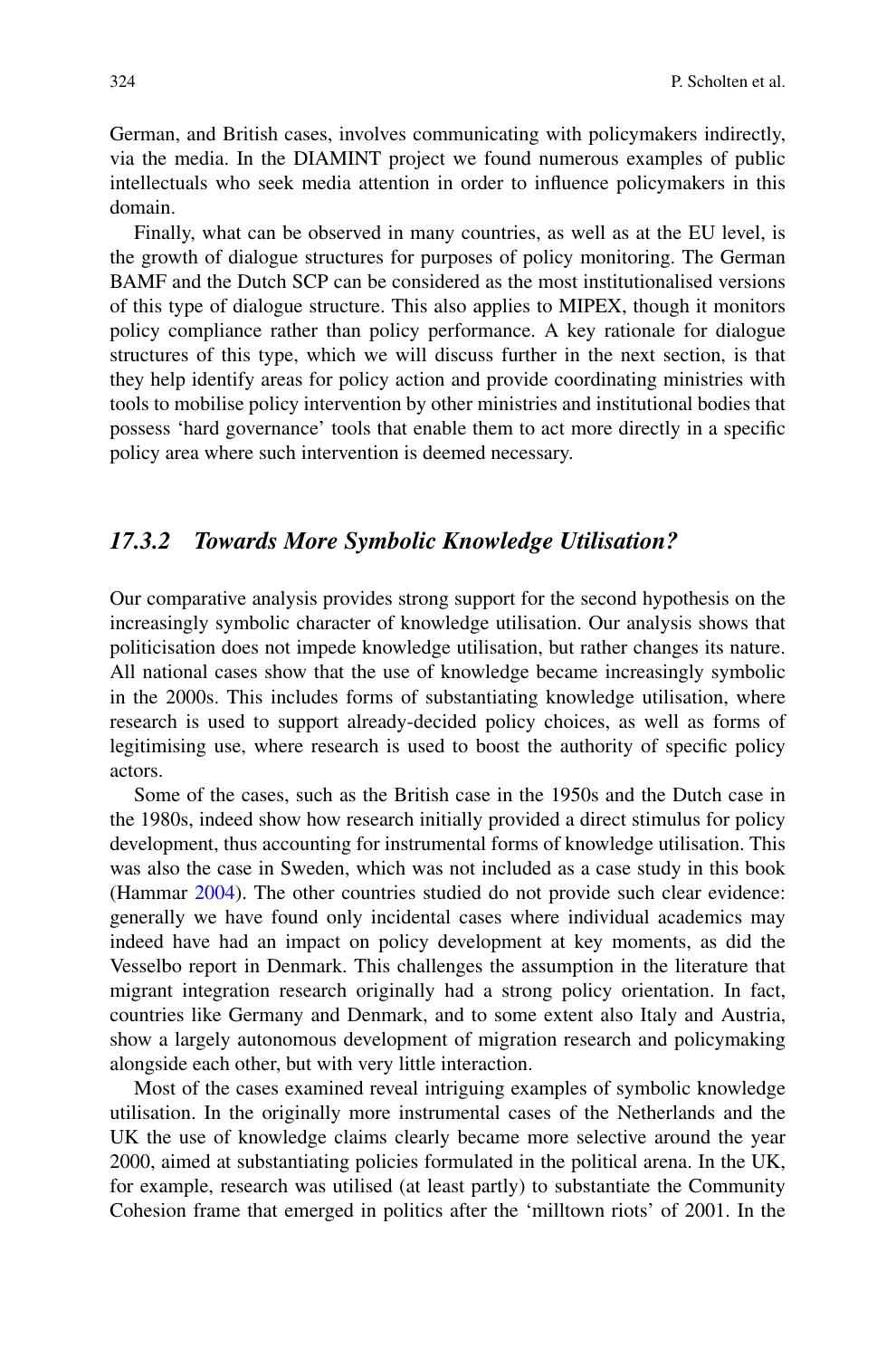Netherlands research-policy dialogues virtually came to a halt after the political developments of the early 2000s, with government only selectively using outcomes of carefully commissioned research for purposes of policy monitoring. Similarly in Austria, there is broad consensus over the selective use of knowledge, mainly driven by the development of in-house research facilities at the Ministry of Interior. In Denmark the state supported the Academy for Immigration Studies (AMID), thus legitimising its policy position. However, it hardly ever drew on the findings and recommendations of AMID studies.

Very specific forms of legitimising knowledge utilisation were found in Germany, the Netherlands, and also at the EU level. As has been mentioned earlier, the German and Dutch governments rely rather heavily on data produced by governmental research agencies such as BAMF and SCP. In both countries the choice of indicators for which data are being collected is made in collaboration with these government agencies. As such, these institutes provide 'mandated truths' (Salter [1988\)](#page-22-19) that are used in the complex inter-departmental and multi-level governance of migrant integration. They provide ammunition to raise problem awareness and to trigger policy interventions by other actors. This confirms what Boswell has already observed: even in an extremely politicised domain such as migrant integration policymakers are keen on upholding "the myth of instrumental use" (Boswell [2009:](#page-21-0) 249). However, the German case in particular also shows how knowledge utilisation can be symbolic and legitimising, but at the same time also instrumental, particularly when the development of more concrete policy plans and measures and their implementation are at stake. The important differentiation to be made here is that this instrumental use is found primarily in relation to secondary policy aspects, whereas on the level of more fundamental policy premises it is much more difficult to discern.

The cases of the EU and European cities (see Chap. [6\)](http://dx.doi.org/10.1007/978-3-319-16256-0_6) demonstrate a different dynamic. The EU case shows that precisely because of the specific setting in which it operates and the absence of concrete policy measures, the mobilisation and more symbolic use of knowledge provide important tools for the soft-governance of migrant integration policies. At first, the EU initiated comparative research to facilitate 'horizontal policy learning' between member states. Very often this involved comparisons at the local level, possibly because local government often plays a crucial role in migrant integration. This EU approach can be interpreted as a legitimising form of knowledge utilisation, since such comparisons and the policy convergence at which they are aimed provide a basis for EU policy intervention. The Migrant Integration Policy Index (MIPEX) can be seen as a primary example of such legitimising forms of knowledge utilisation, as it monitors the compliance of member states with EU policies, and thus further legitimises EU policy intervention.

This has evolved into more substantiating forms of knowledge utilisation. And indeed, the EU is increasingly mobilising research based on specific EU policy priorities, as formulated in the Common Basic Principles of Integration, adopted in 2004, and the Stockholm Common Integration Agenda of 2009. At the same time, one may also observe a growing role for Eurostat, the EU's statistical agency, in data collection and in prescribing what data national statistical agencies in the member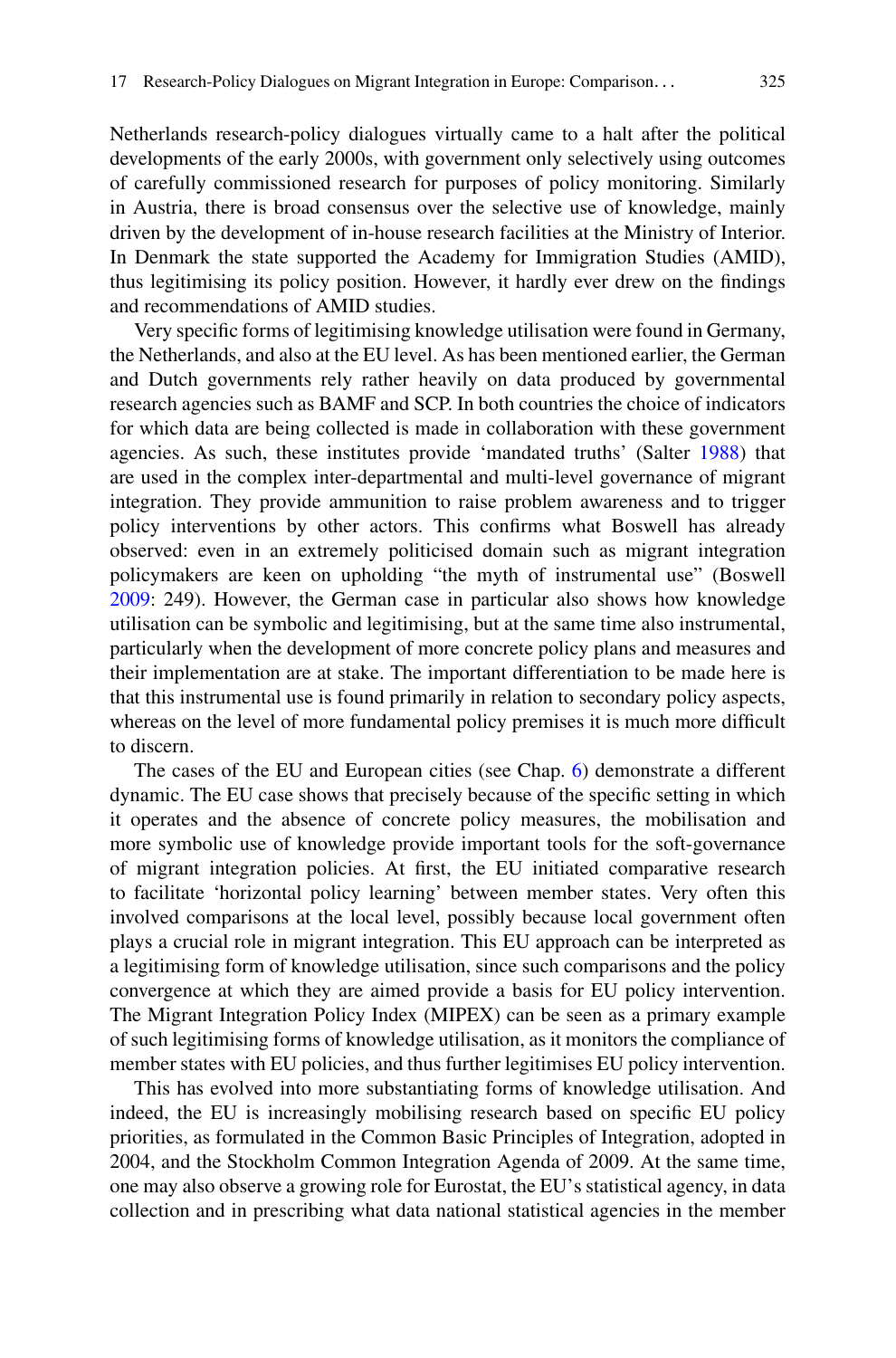states should collect (see Chap. [3\)](http://dx.doi.org/10.1007/978-3-319-16256-0_3). This can be considered an indirect manner of agenda setting for the member states, comparable to the role agencies like BAMF and SCP play at a national level.

European cities have yet another position in the increasingly complex multi-level governance of migrant integration. Until 2003, their strategies and research-policy dialogues were largely determined by the question whether or not national integration policies existed at all, as illustrated by Dutch versus Swiss cities and their use of research (see Chap. [6\)](http://dx.doi.org/10.1007/978-3-319-16256-0_6). The very specific dialogue structures for horizontal learning that the networks of European cities have established since 2004, with strong support from the European Commission, are certainly novel. It is not clear whether the function we should attribute to these structures is primarily instrumental or symbolic. They seem to fulfil both.

In some cases, politicisation has also contributed to a growing contestation of research at large. This applies in particular to the case of Italy, traditionally characterised by a certain distrust toward social-scientific knowledge. To some extent it also applies to the Dutch case, where the credibility of migration scholars involved in policymaking in the 1980s and 1990s was openly put on the line in the 2000s; they were blamed for introducing a multiculturalist bias into Dutch policies. This reinforced a mode of 'articulation politics' characterised by clear political primacy, an orientation towards popular – if not populist – views and distrust, especially of research on a conceptual level. This speaks to Caponio et al. [\(2014\)](#page-21-6) analysis of expertise being constructed not only before but also during the knowledge utilisation process. This underlines the social nature of processes of knowledge utilisation, whereby the knowledge that is potentially utilised is not 'out there waiting', but actively and constantly under construction and an object of on-going contestation. Many different actors – policymakers, experts, but also the media – are likely to be involved in the process, implying (partly) converging roles irrespective of their labels. As observed in our case studies, such role convergence stems from actors' common interest in increasing the 'epistemic authority' of some knowledge claims and claimants while decreasing the authority of other claims and claimants (ibid.).

## *17.3.3 Knowledge Production: Beyond National Models of Integration*

Our analysis of knowledge production clearly shows how migration research has vastly expanded over the past decades, not just in the 'old' immigration countries in Europe, but increasingly also in the 'new' immigration countries. Undoubtedly the ongoing nature of immigration and the continued growth of migration-driven diversity in European societies have contributed to this growth. In terms of our third hypothesis on the diversification of knowledge claims and the rise of knowledge conflicts, our comparative analysis provides partial support. We indeed observe a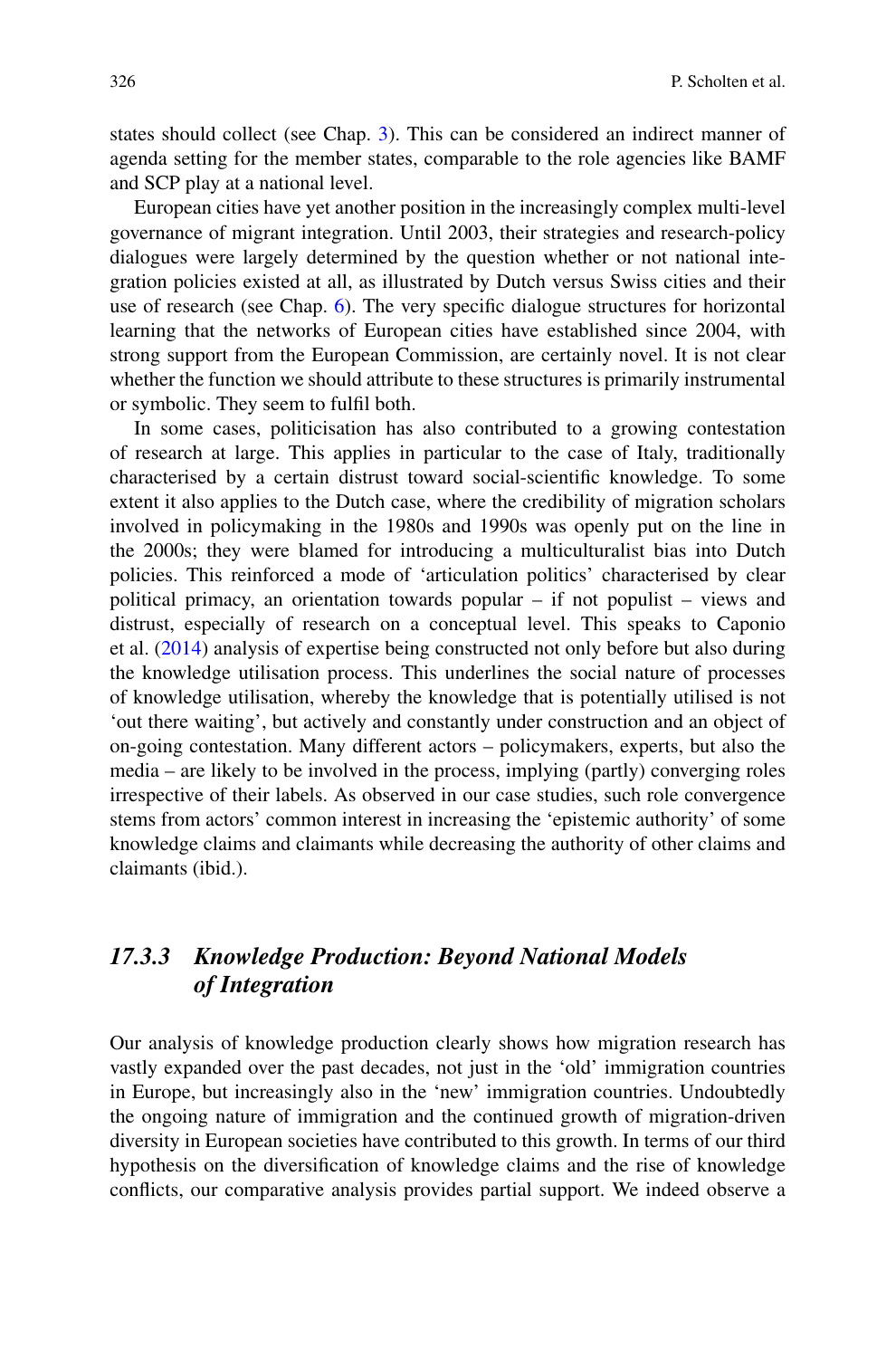decreasing relevance for researchers of so-called national models of integration in the various cases that have been examined. However, this seems to be related not just to politicisation and changing research-policy dialogues in these national settings, but also to broader developments such as the growing involvement of both the EU and local authorities, and the internationalisation of the migrant integration research community.

Whereas research in Austria, Germany and Italy was fragmented even before the issue had become more politicised, the Dutch and British cases indeed show a more gradual fragmentation. Before politicisation, migration scholarship in these countries was characterised by a relative consensus within their respective national contexts, leading to what have been framed as distinct 'national models of integration': the Dutch 'Ethnic Minorities' model and the British 'Race Relations' model. Following politicisation (which occurred much earlier in the UK than elsewhere), these national models became fragmented and contested. Both the UK and the Netherlands also reveal many instances of knowledge conflicts amongst scholars. In other countries, for example in Germany, migration scholarship has always been more fragmented, possibly even because of the absence of an institutional relationship to policy that could have sustained a single national model of integration. In Germany distinct schools of thought can be identified that co-evolved over the past decades, in particular an ethnic-minority approach, a socio-historical approach and a rational-choice approach. However, it is fair to say that in Germany, but also in other countries, such as Austria and Italy, knowledge claims have become even more diversified meanwhile, also along disciplinary lines.

The EU case again appears to be different, due to its recent genesis: there was simply no pre-existing unity against which a possible fragmentation could have taken place. Research initiated and supported by the EU has always had a special, comparative character.

Interestingly, the fragmentation of knowledge paradigms at the national level goes hand in hand with a growing alignment of knowledge paradigms between countries. Whether an indirect effect of EU involvement in this research area or just a symptom of a broader internationalisation of the academic world – exemplified by the development of various international networks such as IMISCOE – the growth of international and comparative research generated at the EU level has no doubt had an impact on national and local research as well. Knowledge paradigms seem to be increasingly developing along the lines of academic disciplines (political science, economics, sociology, anthropology, law) and this occurs in very similar ways in the various countries that we have examined.

Finally, our analysis also shows that, contrary to what has been suggested in the literature for specific cases (Favell [2003;](#page-22-7) Scholten [2009\)](#page-22-20), the development of migrant integration as a research field has not necessarily been driven by 'co-production' or 'co-evolution' with the policy context. We do indeed see evidence of research-policy coordination in some countries, especially the Netherlands and less so in the UK. By contrast, however, Germany and Denmark, but also Italy and Austria, have witnessed a largely autonomous development of research and policy. In Italy and Austria government interest in research emerged long after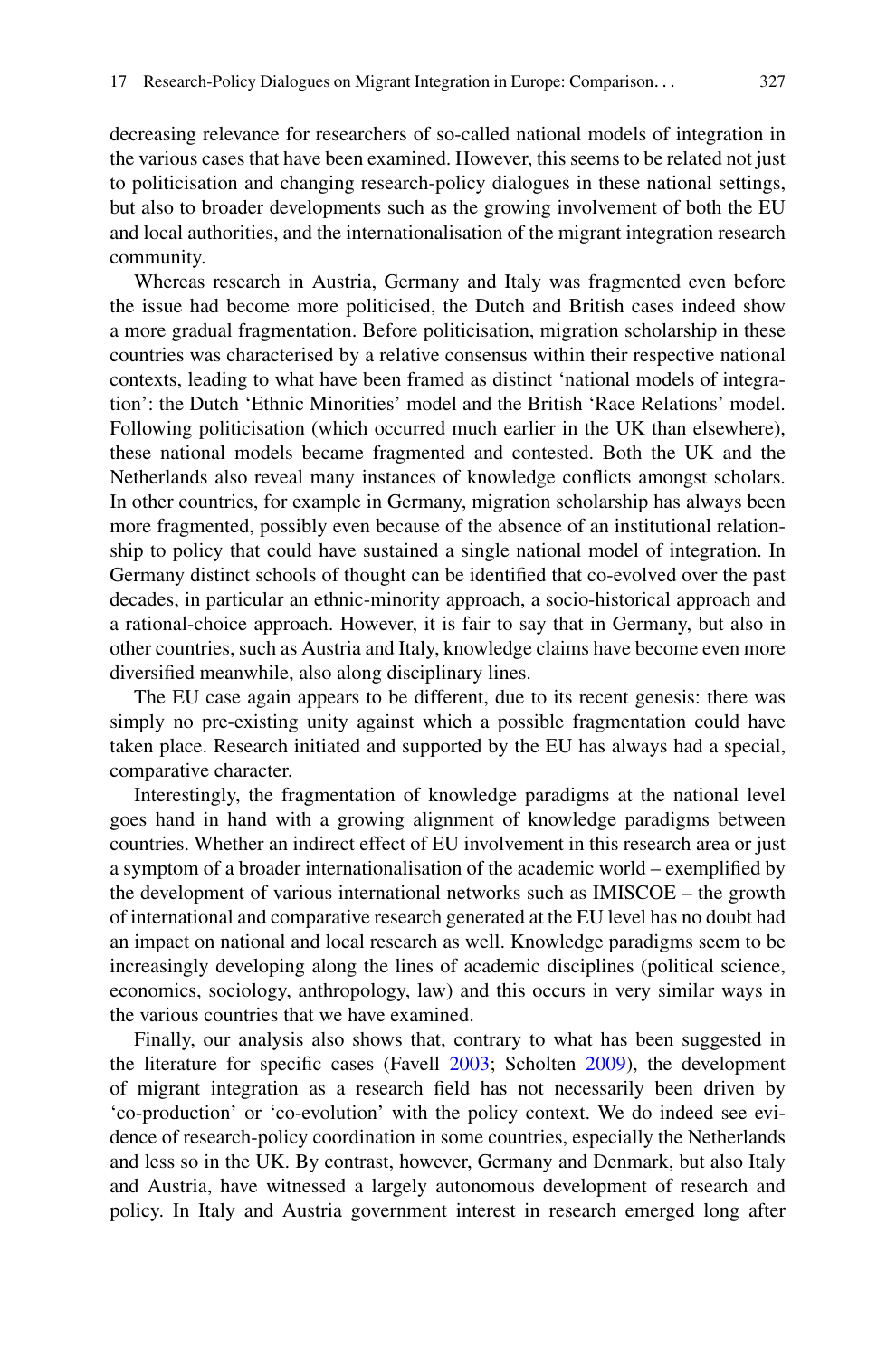a (national) research field had been established. In Germany migration research evolved relatively autonomously within various institutions strongly embedded in academia. In Denmark DAMES (the Danish Institution for Migration and Ethnic Studies) spurred the development of migration research as well as its international orientation without having a significant policy orientation.

## **17.4 Research-Policy Dialogues on Naturalisation, Religion and Education**

In order to obtain a more detailed view of how research-policy dialogues take shape around concrete topics in the integration debate, each of our DIAMINT case studies also provides a more in-depth analysis of three core themes: naturalisation, education and the management of religious diversity. The selected themes not only represent three core issues in integration debates throughout Europe, but they also illuminate very different dimensions of migrant integration: the politico-legal, the socio-cultural, and the socio-economic dimensions respectively.

Naturalisation, as a theme closely associated with citizenship, and with significant implications for migrants' rights and entitlements, has been on the agenda in most countries before as well as after the politicisation of migrant integration.

The accommodation of new religious diversity in practically all cases primarily revolves around the growing salience of Islam in European society. This is one of the themes that has emerged more centrally on the agenda since the politicisation of migrant integration, though at different paces and to different degrees in the various cases.

Finally, reception policies for migrant children in primary and secondary education were chosen as a theme in the socio-economic field. The inclusion of newly-arrived migrants and their children in existing educational arrangements has also been on the agenda in all countries studied since the early days of immigration, but, as we will see, in very different ways. In what follows we will analyse what our studies of these three core themes have contributed to our understanding of dialogue structures, knowledge production and knowledge utilisation.

## *17.4.1 Dialogue Structures: Differences Between Themes and Between Countries*

Our analysis reveals important differences in how research-policy dialogues are organised for the three chosen themes, both between and within the countries under study. Of these three, accommodating new religious diversity appears to be the most contested theme and it is not really surprising that the shape of researchpolicy dialogue structures on this issue differs significantly between all cases. In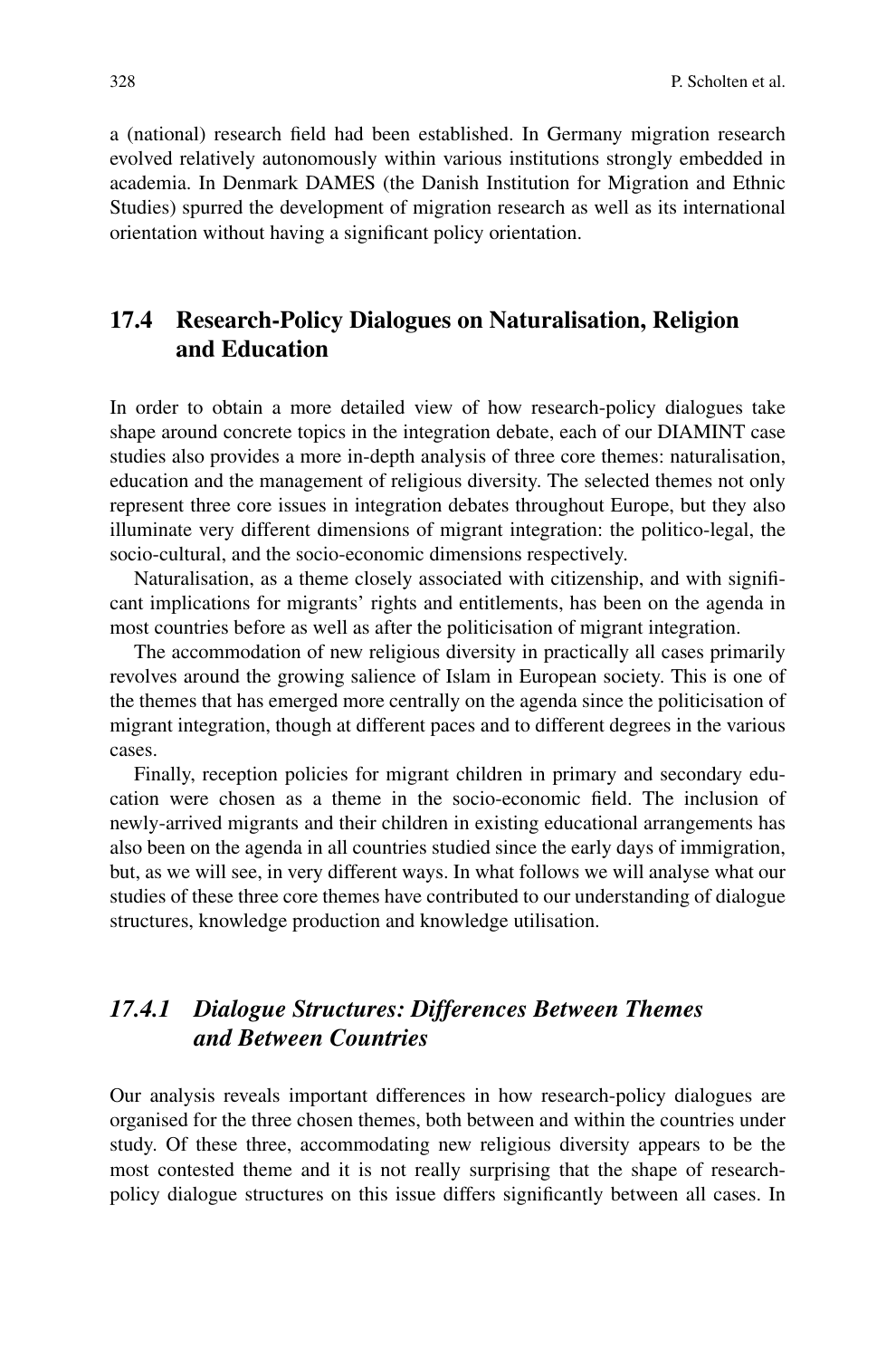the Netherlands an informed dialogue between researchers and policymakers on religious pluriformity in general and Islam in particular has been largely absent. The same applies to Germany, although there the 'Islam Conference' provides opportunities for academics to exert indirect influence on policymakers. The British, Italian and Austrian cases all appear to be different again. In Austria we do see clear efforts to institutionalise a dialogue structure around this topic, via the increasingly influential 'Dialogue Forum Islam', in which there is also some room for knowledge production. In the UK, religion – and Islam in particular – has been central to the three government-sponsored commissions that have reported in the past decade (though with very different knowledge claims involved). However, even though these commissions have had great influence in many areas, their influence on policies relating to religion has been limited. In Italy, a special Scientific Committee has played a key role in drafting a charter on Values of Citizenship and Integration that includes a clear view on the role of religion in society.

On the theme of primary and secondary education for migrant youth, more systematic dialogue structures have emerged from our comparative analysis. Education is one of the areas where the collection of data and statistics (often governmentsponsored) plays a central role in the monitoring, evaluation and mobilisation of policy initiatives. This is perhaps best exemplified by the Dutch case where data collection by the Social and Cultural Planning Office (SCP) has been an important tool for policy coordination. Those data have been used, for instance, to monitor policy performance in different sectors and, if needed, to mobilise policy intervention by the relevant Ministries.

Our analysis shows that research and statistics can also play a role beyond that of policy evaluation and monitoring. The Programme for International Student Assessment (PISA), initiated by the OECD, for example, not only revealed a relatively modest overall educational performance in certain countries by comparing these to others, but it also indicated that young people of migrant background often perform well below the national average. In some countries, particularly in Austria and Germany, the PISA studies have had a great impact on national policymaking in the area of migrant integration, setting educational performance firmly on the political agenda and spurring a range of policy initiatives.

Finally, as regards naturalisation pronounced differences have emerged between the different cases examined. In the UK, academics and other experts played a central role in the revision of naturalisation policies, for example in the Commission for the Future of Multi-Ethnic Britain, the Community Cohesion Review Team and the Advisory Board on Naturalisation and Integration. Likewise in Italy the Commission for the Integration of Immigrants has had an important effect on the reform of legislation on naturalisation. In the Netherlands the role of academics on this theme has been less institutionalised, but academics nevertheless did exert influence on societal and political debates by advocating more liberal policies. In other countries, for example in Austria, naturalisation has been treated primarily as an issue for legal experts within the government, and at best some informal dialogue has taken place externally, often also involving other actors such as NGOs.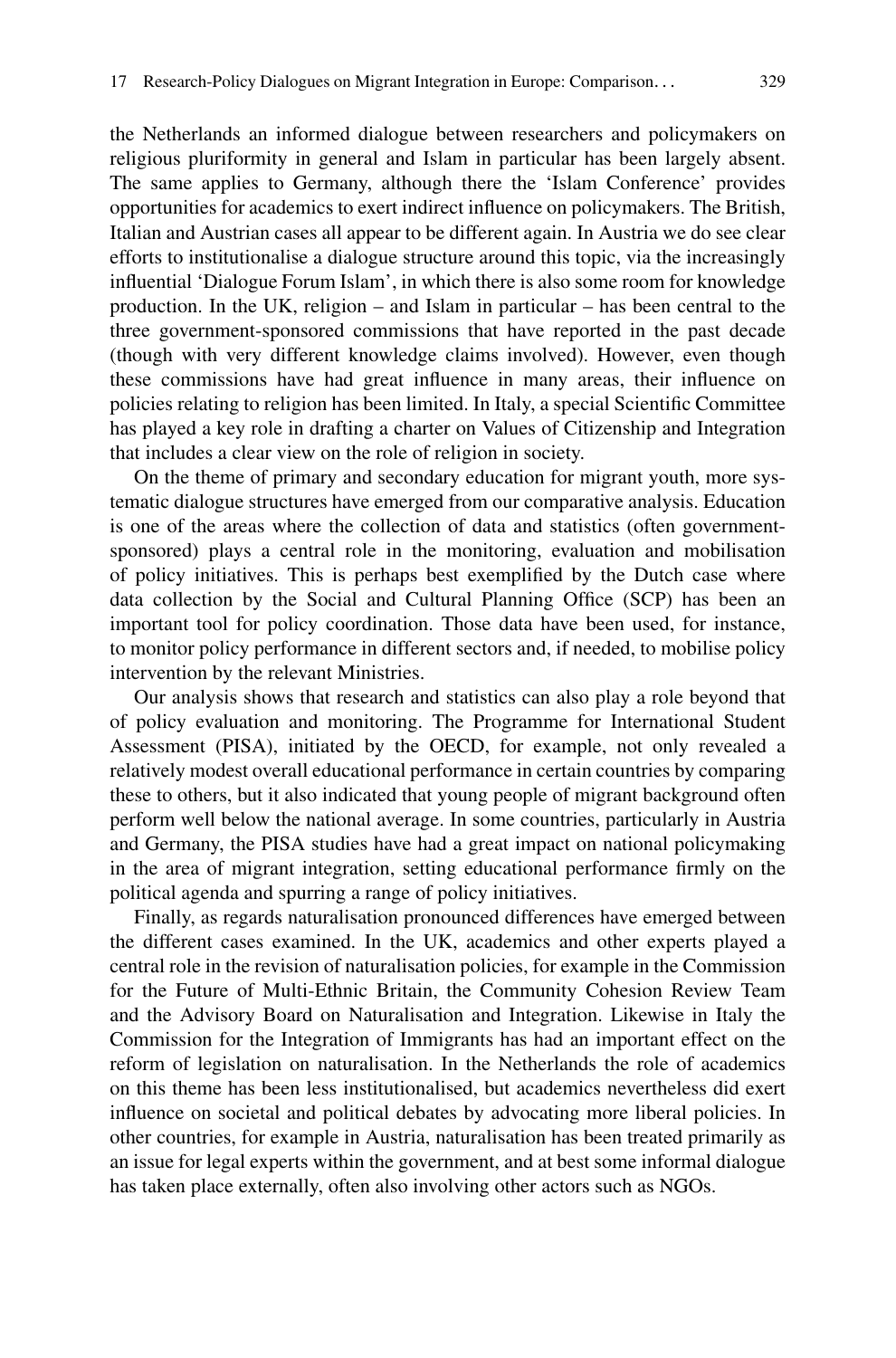What has also emerged from all examined cases is the role the media may play in shaping the debate between researchers, policymakers and other stakeholders on each of the three themes. Take, for instance, the key role of the media in enhancing the impact of the PISA scores in Germany and in encouraging public debate on this. We have also come across several examples of media actors who actively position themselves as participants in research-policy dialogues, which then broaden up to science-society dialogues. Certain media actors have more or less explicit political agendas, be it for opportunistic reasons or for ideological ones. In the UK, the Netherlands and Italy, for example, it is clear that some newspapers favour strict naturalisation policies and have a securitised view on Islam. We have also found examples of academics and 'public intellectuals' who use the media as a platform not only to communicate the outcomes of their research to a wider audience, but also to pursue political or ideological goals. This, of course, is perfectly legitimate in a democracy, but it can also be interpreted as interfering with the direct flow of ideas from science to policy (the transmission of 'truth to power'). Seeking media access enables some critical experts to get a 'public voice'. If it were not for the presence of open media outlets, policymakers might never hear some of these experts at all.

## *17.4.2 Conditions for Instrumental and Symbolic Knowledge Utilisation*

In terms of knowledge utilisation, the DIAMINT cases reveal a complex interaction between knowledge producers, the (party-)political context and the media in all three thematic areas that we have analysed in depth. It is often hard to predict whether research outcomes will be used at all, and if so whether their use will be instrumental or symbolic. Political interests and media attention may certainly act as catalysts here, as with the 'PISA shock' in Germany, described earlier. There can be little doubt that the overwhelming and long-lasting media attention that PISA received convinced politicians of the need to act. Yet our more detailed analyses show that the process of knowledge utilisation is seldom clear-cut. In the UK, for example, ministers' attitudes towards the report by the Commission on the Future of Multi-Ethnic Britain changed from positive to negative once it had become apparent that media coverage of the report was overwhelmingly hostile. Still, in the final instance the report clearly inspired new legislation in the area.

Moreover, we tentatively conclude that there is greater potential for instrumental knowledge utilisation in relation to primary and secondary education than on the two other themes we have studied. Very often, however, research in the field of education appears to be unable to influence relevant policies at the policy paradigm level. In Austria, for example, the area of education is marked by the active role of boundary actors facilitating dialogue and a request for applied science with regard to teaching German as a second language. While the benefits of intercultural education or plurilingualism at school are widely recognised by scientists, NGOs,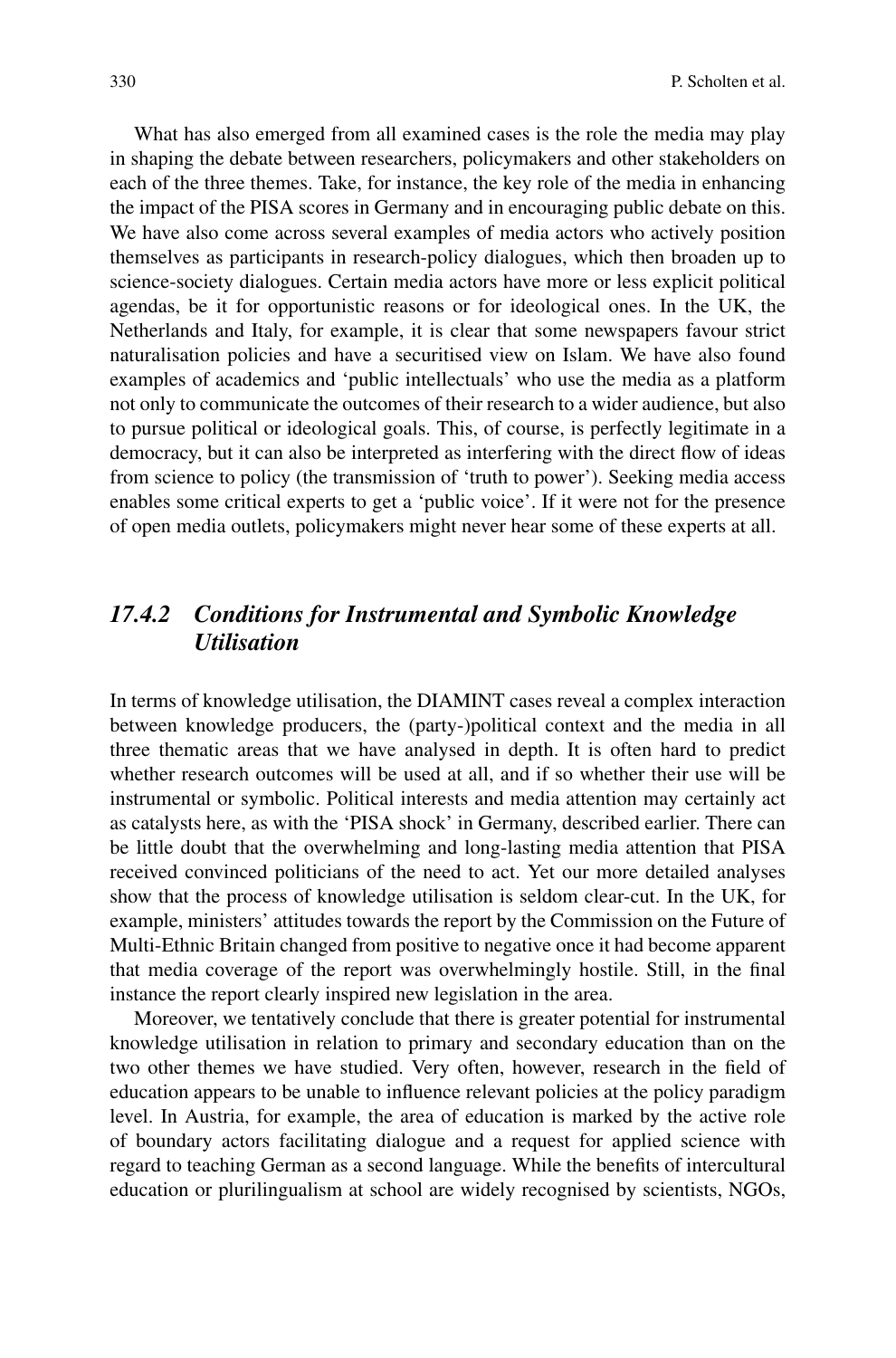and policymakers, the current Austrian system is predominantly run under the monolingual 'submersive' school model.

As in Germany, the PISA project on education has also had some impact in Austria. In the area of education, the Italian case highlights the importance of the personal commitment and interest of policymakers in a specific issue. Furthermore, prior governmental influence also emerges as an important factor: dialogue contributions directly solicited by the government seem to stand a better chance of being used instrumentally, that is to modify existing policies or legislation. This, however, does not rule out symbolic uses.

From a comparison of all DIAMINT case studies we may conclude that symbolic knowledge utilisation is most prevalent with regard to the theme of accommodating new religious diversity. In comparison to naturalisation and education, religious diversity is also the theme most frequently covered by the media and where the influence of media is strongest. This is not surprising. All over Europe religious diversity is closely associated with the growing presence of Islam. This is a very sensitive and highly politicised issue that leaves little room for serious consideration of research outcomes.

With regard to naturalisation, the Austrian case signals a lack of willingness to use the outcomes of international research, particularly if these are not in line with national ideas on policymaking. This phenomenon is by no means unique to Austria. If knowledge produced by third parties, for example by international bodies, is unwelcome, governments may argue that the organisation that commissioned the research, such as the EU or the OECD, holds no responsibility for the policy area at stake and is therefore not qualified to pronounce on national policies. It is again the PISA example that shows the limited validity of such arguments.

Finally, it should be noted once more that academics sometimes actively seek to engage in research-policy dialogues via the media, thus following their own 'symbolic' interests, such as the wish to reproduce their expert status or to secure the relevance of their academic work or their specific organisation. This not only occurs at the level of individual researchers, but also at an institutional level. In the UK and the Netherlands in particular we found universities and research funders to be quite keen on generating media attention for their projects. Some researchers experience this pressure as an annoying side-effect of their work, whereas other scientists have developed close ties with journalists and co-create news stories with their media contacts on a regular basis.

#### *17.4.3 Knowledge Production: Knowledge Conflicts*

Moving to knowledge production, the various cases reveal clear conflicts between researchers on how to classify the three themes selected for our in-depth analysis. Not all stakeholders necessarily share our analytical categorisation of 'naturalisation', 'religion', and 'education' as politico-legal, socio-cultural and socio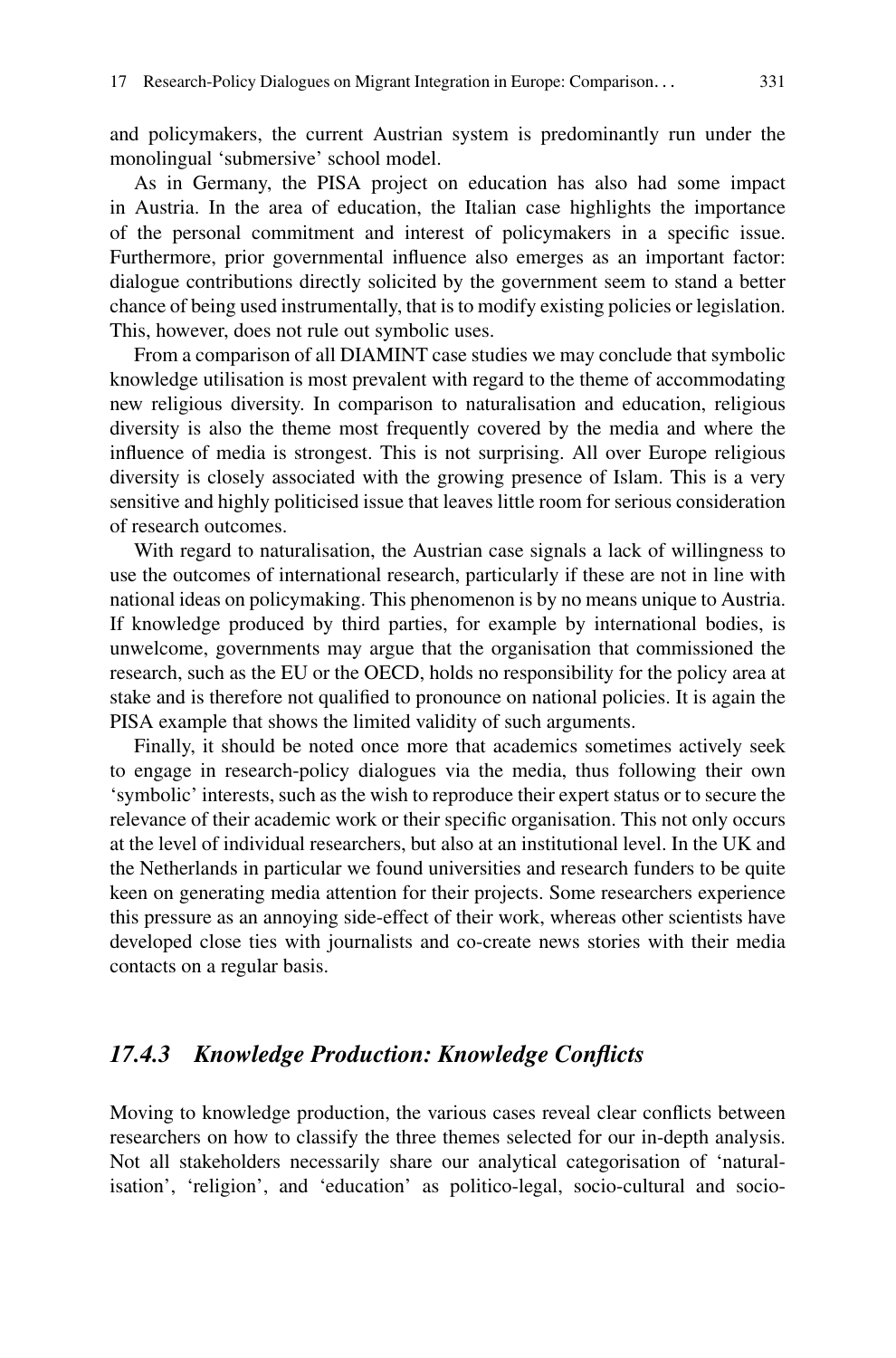economic issues. Differences exist among and between academics, politicians and others in the way they problematise and frame some major issues. Nowadays, for example, issues related to Islam are more often framed as security issues in both the political arena and the media.

In the Netherlands and Germany, for instance, the so-called 'radicalisation' of Muslim youth has been a key concern in the past decade. As a consequence, funding for research on this particular topic has been made available rather generously. The effect of this may be that in the perception of policymakers and the general public 'combating radicalisation' runs the risk of becoming a proxy to 'accommodating religious diversity'. In fact, in the Netherlands one of the earliest research projects into Islamic schools was carried out by the secret service AIVD, as reported by the Blok Committee [\(2004\)](#page-21-7). It was also found in several cases that the public debate with regard to Islam has been quite different in tone and substance from the debate on other 'new' religions 'imported' by newcomers.

In the UK the Commission on the Future of Multi-Ethnic Britain noted that "[a]ggressive hostility to Islam is expressed in ways unthinkable in relation to other beliefs" (CMEB [2000:](#page-22-21) 10). As time went by, however, this Commission's proposal to improve the legal protection against discrimination of Muslims was adopted (ibid.). In other words, the Commission framed the issue of 'new religious pluriformity' not as a problem of socio-cultural 'self-separation' of immigrant groups – or even as 'backwardness' of Islam, as Pim Fortuyn did in the Netherlands around the same time – but as a challenge for the receiving society to uphold its own preexisting liberal democratic principles, which already protected Jews and Sikhs.

In the dialogues on naturalisation, social scientists and legal experts often adopted more liberal positions than policymakers did. In the Netherlands and Germany, for example, academics have advocated the acceptance of dual citizenship and presented naturalisation as an instrument in the integration process rather than as its end stage. Conversely, public opinion and media analysis reveal that having a single passport is perceived as a proxy for loyalty to the 'host nation'; thus securitisation processes are at work here as well. Several of our case studies also indicate that concrete empirical evidence on the relationship between naturalisation and integration (measured, for example, as labour market participation) is very scarce (see OECD [2011\)](#page-22-22). As a consequence, the contribution of scientists to the naturalisation debate often focuses on philosophical and normative arguments rather than empirical arguments, as, for example, in Germany.

The main fault line in the domain of education centres on the question whether education should be approached as a socio-economic issue, which calls for emphasising equal opportunities for migrant children in the national educational system, or rather as a cultural issue. In the latter frame, for instance, reducing educational segregation is seen as an end in itself irrespective of the effects of such segregation on educational achievements of individual pupils. Another example of cultural framing came when Dutch and Austrian politicians denounced mother tongue teaching to migrant children on the grounds of principle, irrespective of the potentially positive long-term effects that teaching other languages may have on the educational careers of migrant children and on their integration in society.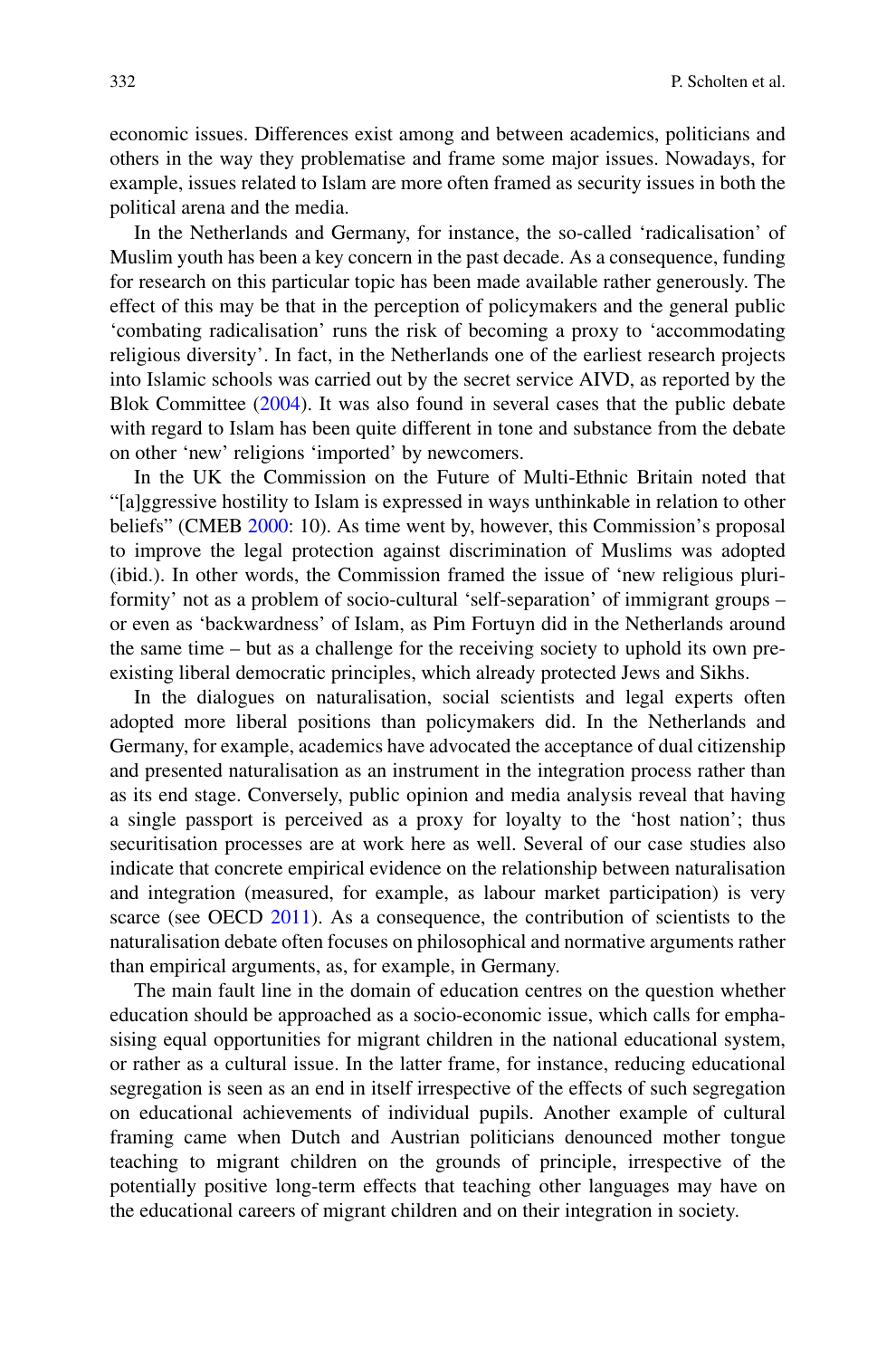The framing of issues and differences in policy objectives and priorities have consequences for the kind of knowledge required. From the policymakers' perspective the production of such knowledge is not necessarily a purely academic affair. We have observed repeatedly that, as the area of migrant integration has become more politicised, governments become more selective in the types of research they use and support, while they also prefer to produce their own data more often. In specific cases this may lead to a dissension of opinions when it comes to generating and using comparable data on migrant integration at the European level. Not surprisingly, the EU's efforts to develop common indicators for integration have been only partially successful so far (see Chap. [3\)](http://dx.doi.org/10.1007/978-3-319-16256-0_3).

#### **17.5 Conclusions**

Our analysis has revealed profound changes in the *dialogue structures* associated with the research-policy nexus in the domain of migrant integration, rather than a clear de-institutionalisation of these dialogues, as we had initially expected. On the one hand, we have found that dialogue structures have become more ad-hoc, often established in response to distinct political events or to specific problems. A striking similarity between the countries involved in this study is the establishment of ad-hoc government commissions to channel research-policy dialogues at critical junctures in policy development. On the other hand, we have also found that politicisation has not thwarted all efforts to develop more institutionalised dialogue structures between producers and users of knowledge. 'Going technical' or mobilising specific types of research should not always be seen as a tactic of depoliticisation, but can also represent a strategy of 'politics by different means'.

Additionally, we found that in all cases studied here research-policy dialogues have gradually become more open. Though it is difficult to establish a clear relationship with politicisation here, we can speak of a gradual evolution from 'research-policy dialogues' to broader 'science-society dialogues'. In all countries analysed several new actors have emerged as participants in these science-society dialogues. In the British case this can be illustrated by comparing the composition of three independent commissions created to advice the government at different moments in the past decade. The membership of these commissions not only consisted of academics, but also included expert practitioners in areas such as law, health, local government, education, and journalism. Interestingly, the most influential of these commissions (the Community Cohesion Review Team led by Ted Cantle) left out academics altogether. In the Netherlands, the role of 'public intellectuals' in research-policy dialogues has increased noticeably; relevant names here are Paul Scheffer and Jaap Dronkers. From the Italian case study it becomes apparent how important (primarily faith-based) NGOs can be in providing knowledge to policymakers. The Austrian case study documented a central role for social partners alongside the very dominant Ministry of Interior. In Germany it was found that civil society initiatives, such as the Academies, were very open to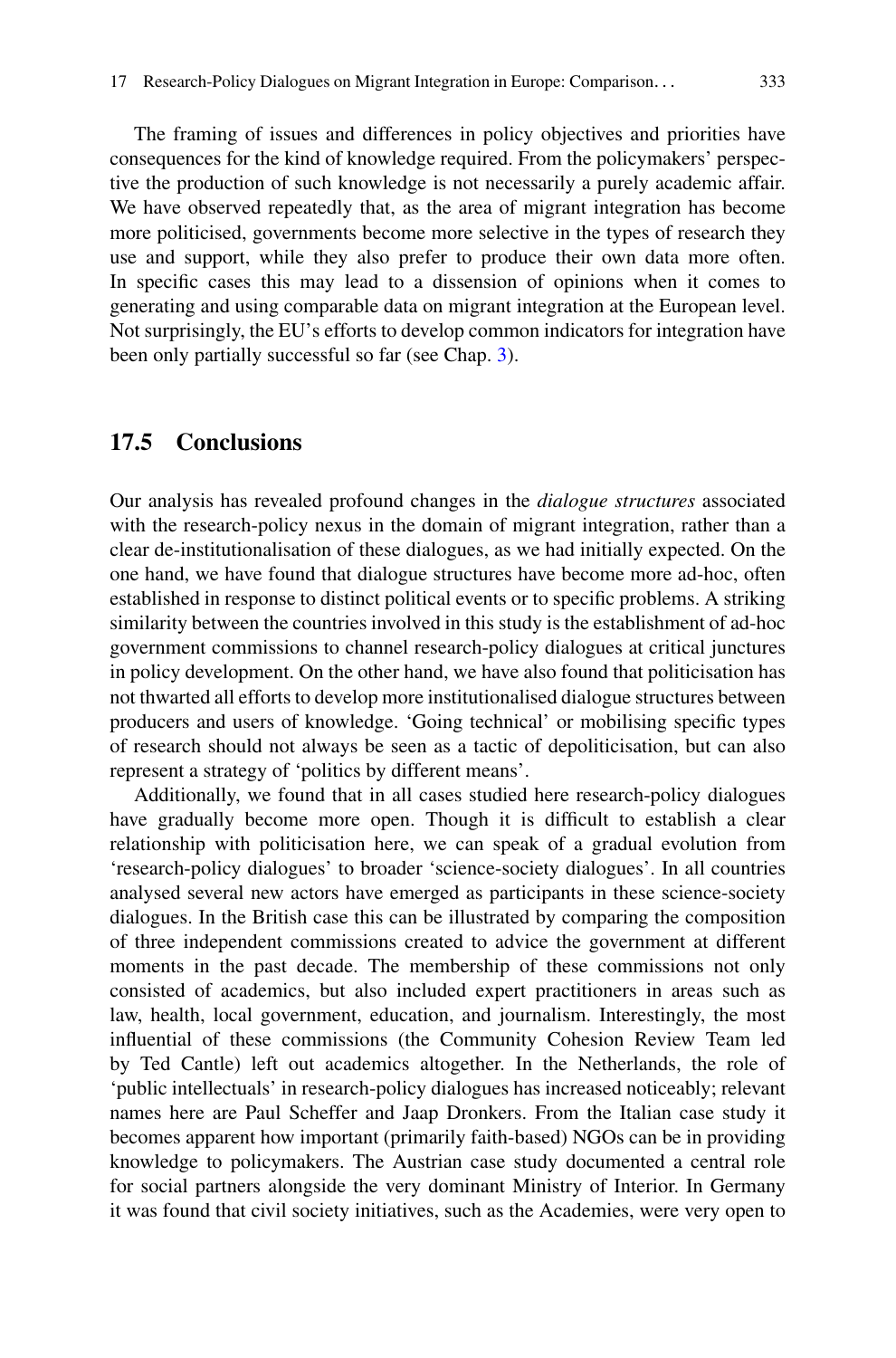diverse actors, playing an important stabilising role in research-policy dialogues on nationality legislation and on Islam. In all cases the DIAMINT researchers showed that the media should be conceptualised both as a platform for research-policy dialogues and as an important participant in such dialogues.

In the rational model of governance *knowledge utilisation* has traditionally been assumed as being direct and instrumental. Our analysis provides clear evidence that more symbolic forms of knowledge utilisation prevail in practically all cases. Knowledge is being used primarily not in an instrumental manner, but rather to legitimise government institutions or to substantiate government policies. This required, amongst other things, the mobilisation of specific data to be used as soft-governance tools for policy coordination (for instance through institutions such as BAMF, SCP, MIPEX) as well as the establishment of expert commissions to substantiate policy frames (such as the 'Community Cohesion' frame in the UK) or to justify abandoning existing frames (as the 'Germany is not an immigration country' frame in Germany). At the same time we can observe that, particularly in the Netherlands and Denmark – both older immigration countries that witnessed a substantial shift in their dominant policy approaches around 2000 – research-policy dialogues on the more conceptual level of policy framing have virtually come to a halt.

Furthermore, most cases provide evidence of the growing role of the media in processes of knowledge utilisation. Academics wishing to have a policy impact can basically opt for two routes. The first, more traditional route is to communicate with policymakers directly. In practice this mostly happens in private, without media coverage, in so-called 'boundary organisations' like advisory bodies, special commissions and think-tanks, and it also happens at conferences and informal workshops. A second route is to communicate with policymakers indirectly via the media. In this project we have found numerous examples of academics and public intellectuals who have developed media strategies to influence migrant integration policymaking. There is some evidence (particularly from the British and Dutch cases) that to a certain extent these two routes can be considered mutually exclusive. This is because communicating via the media has a 'cost': put simply, scientists who choose the public route tend to take more critical positions and this decreases the likelihood that they also interact with policymakers directly in more private networks. There is a link between the tone and content of researchers' messages, their media presence, and the usefulness of their expertise as perceived by policymakers.

Finally, our analysis has revealed a sharp increase in both the quantity and diversity of *knowledge production* and knowledge dissemination over the past decades in all cases examined. This makes it more complicated than in the past to identify or to construct a distinct research-policy nexus. Nowadays, many centres for knowledge production exist. Some are more academic and mono-disciplinary, while others are more akin to boundary organisations, deriving expertise from different disciplines involved in this area. Some use primarily quantitative methods, while others specialise in qualitative research. Some focus on comparative research, while others are more nationally or even locally oriented. It is beyond doubt that this has also facilitated a more selective use of knowledge claims within specific policy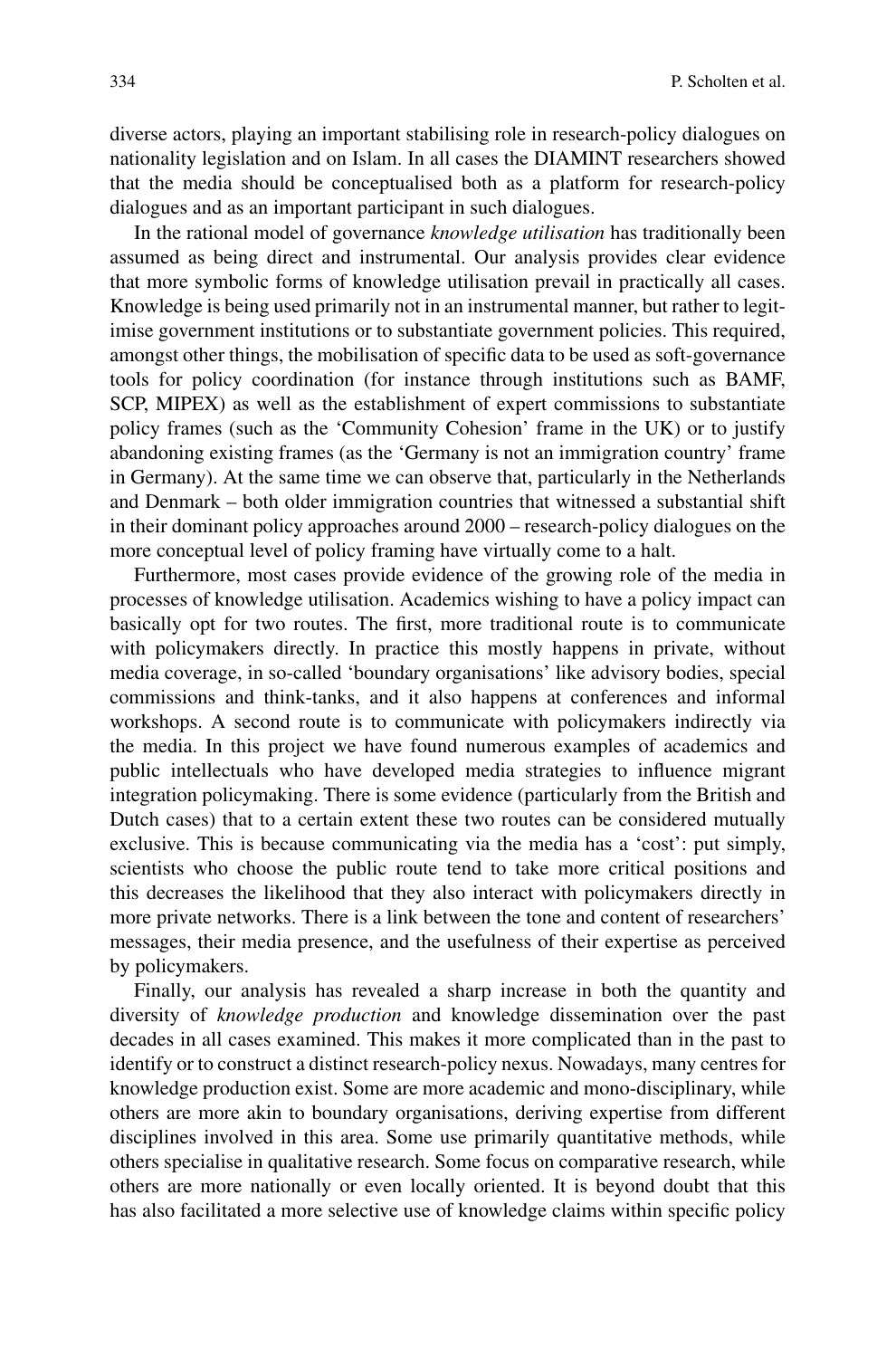settings. It also signals, however, the maturing of migrant integration as a research area, in which room has developed both for more policy-oriented and for more theory-oriented schools.

Interestingly, this expansion and diversification appears to have taken place in the 'old' as well as in the 'new' immigration countries. This is not just an endogenous effect of all countries being increasingly confronted with migration and diversity, but it has also been provoked by the internationalisation of academic research as such. The European Union has played a dominant role in this process by facilitating the comparative research needed to support its growing involvement in this policy area. In addition, the research community itself has also been active in reaching out across national borders. IMISCOE, for example, one of Europe's largest research networks in the domain of migration and integration has fulfilled an important role in incorporating Central and East European scholars into the international research community.

Furthermore, our analysis provides evidence of how knowledge production and knowledge utilisation may influence one another. The changing nature of dialogue structures and new forms of knowledge utilisation have eroded nationally-oriented framings and models of migrant integration in those relatively few cases where these had come into existence. This evolution of dialogue structures and knowledge utilisation has provoked a fragmentation of migrant integration research in terms of numbers of institutes involved and it has also led to a diversification of knowledge paradigms. As an academic field of study migrant integration has come of age.

**Open Access** This chapter is distributed under the terms of the Creative Commons Attribution Noncommercial License, which permits any noncommercial use, distribution, and reproduction in any medium, provided the original author(s) and source are credited.

### **References**

- <span id="page-21-5"></span>Bak Jørgensen, M. (2011). Understanding the research–policy nexus in Denmark and Sweden: The field of migration and integration. *British Journal of Politics & International Relations, 13*(1), 93–109.
- <span id="page-21-2"></span>Beck, U. (1992). *Risk society: Towards a new modernity*. London: Sage.
- <span id="page-21-4"></span>Bertossi, C. (2011). National models of integration in Europe: A comparative and critical perspective. *American Behavioral Scientist, 55*(12), 1561–1580.
- <span id="page-21-7"></span>Blok Committee. (2004). *Bruggen Bouwen. Eindrapport van de Tijdelijke Parlementaire Onderzoekscommissie Integratiebeleid*. The Hague: SDU.
- <span id="page-21-0"></span>Boswell, C. (2009). *The political uses of expert knowledge: Immigration policy and social research*. Cambridge: Cambridge University Press.
- <span id="page-21-1"></span>Boswell, C., & Hunter, A. (2014). The political functions of independent commissions: Comparing UK commissions on migrant integration and cohesion. *Journal of Comparative Policy Analysis*, published online 2014.
- <span id="page-21-3"></span>Brubaker, R. (1992). *Citizenship and nationhood in France and Germany*. Cambridge, MA: Harvard University Press.
- <span id="page-21-6"></span>Caponio, T., Hunter, A., & Verbeek, S. (2014). (De)constructing expertise: Comparing knowledge utilisation in the migrant integration 'crisis'. *Journal of Comparative Policy Analysis,* published online 2014.